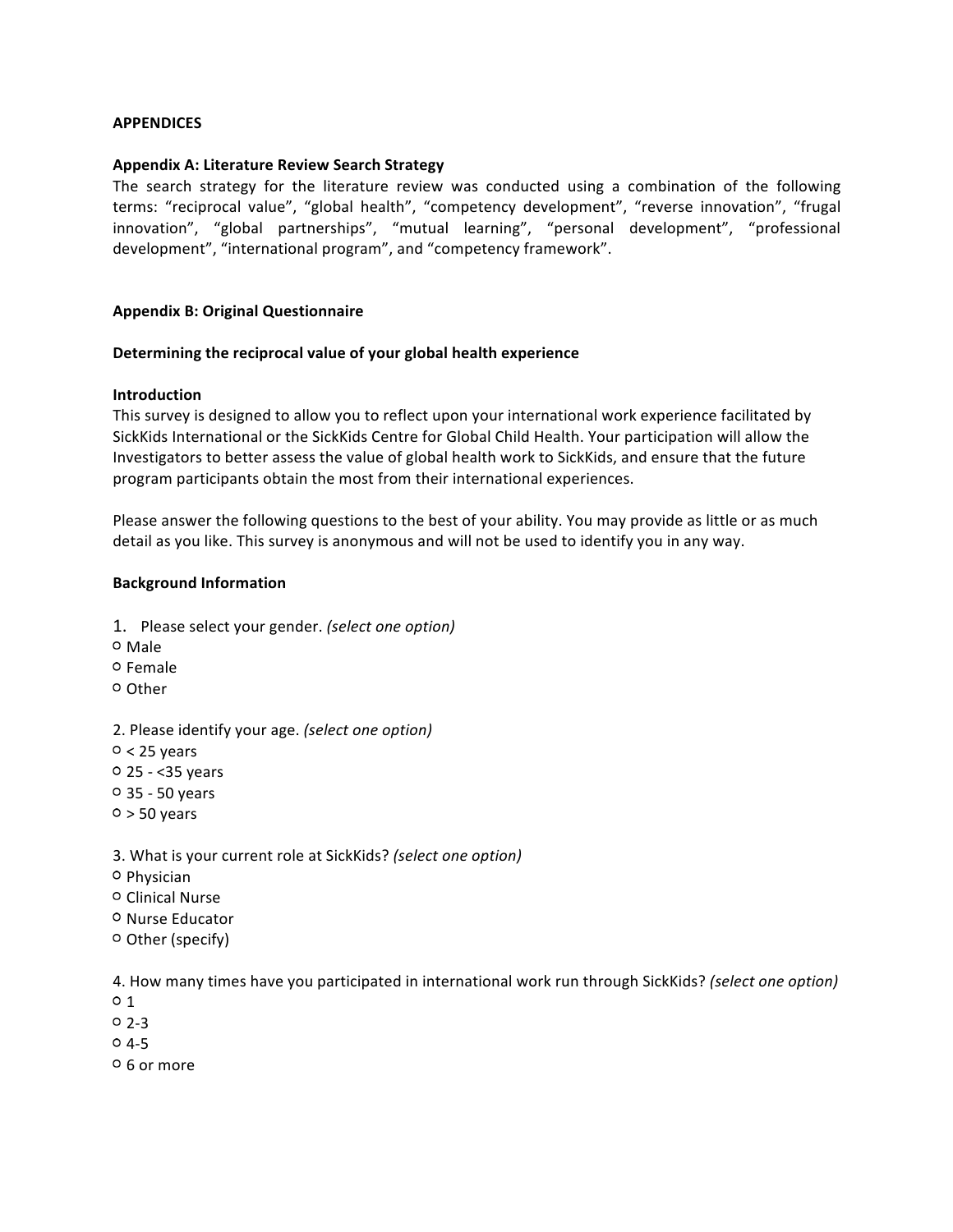5. What is the longest amount of time you have spent on a single visit to a low or middle-income country through SickKids?? *(select one option)*

 $0 < 1$  week

 $0 \t1 - < 4$  weeks

 $0$  1 - 3 months

 $0 > 3$  months

6. List the countries you have visited during your international work for SickKids.

7. Have you ever been involved in an international health-related program outside of SickKids?

Yes

 $O$  No.

8. Is international travel to low or middle-income countries a part of your work at SickKids?

Yes

o Sometimes

o No

#### **Personal Impact**

9. To what extent did you enjoy your most recent overseas experience?

- Absolutely
- Mostly
- o Neutral
- o Somewhat

o Not at all

10. To what extent do you feel you personally benefitted from your overseas experience(s)?*(Select the category that best reflects your experience)*

|                                  | <b>Strongly</b><br><b>Disagree</b> | <b>Disagree</b> | <b>Neutral</b> | Agree | <b>Strongly</b><br>Agree (5) | N/A |
|----------------------------------|------------------------------------|-----------------|----------------|-------|------------------------------|-----|
|                                  | (1)                                | (2)             | (3)            | (4)   |                              |     |
| I fulfilled my desire to travel. |                                    |                 |                |       |                              |     |
| experienced a new culture.       |                                    |                 |                |       |                              |     |
| made new friendships.            |                                    |                 |                |       |                              |     |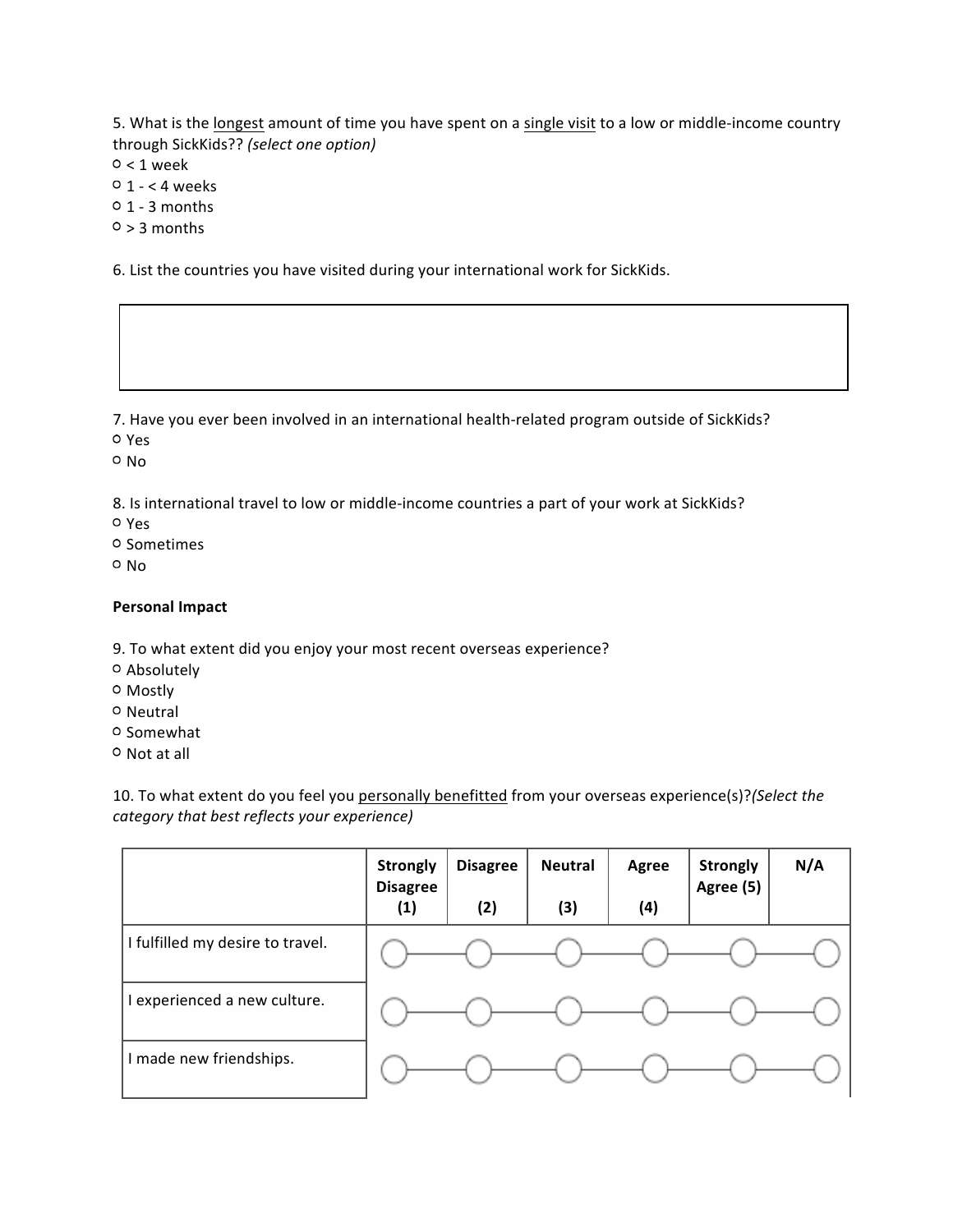|                                                         | <b>Strongly</b><br><b>Disagree</b> | <b>Disagree</b> | <b>Neutral</b> | Agree | <b>Strongly</b><br>Agree (5) | N/A |
|---------------------------------------------------------|------------------------------------|-----------------|----------------|-------|------------------------------|-----|
|                                                         | (1)                                | (2)             | (3)            | (4)   |                              |     |
| I changed my attitude towards<br>my self.               |                                    |                 |                |       |                              |     |
| I learned or strengthened skills.                       |                                    |                 |                |       |                              |     |
| I experienced personal growth.                          |                                    |                 |                |       |                              |     |
| I made changes in my personal<br>life.                  |                                    |                 |                |       |                              |     |
| I was exposed to new ideas.                             |                                    |                 |                |       |                              |     |
| My desire to pursue further<br>education has increased. |                                    |                 |                |       |                              |     |

## **Professional Impact**

11. In what ways has your overseas experience increased your knowledge of global health? *(Select the category that best reflects your experience)*

|                                                                                                  | <b>Strongly</b><br><b>Disagree</b><br>(1) | <b>Disagree</b><br>(2) | <b>Neutral</b><br>(3) | Agree<br>(4) | <b>Strongly</b><br><b>Agree</b><br>(5) | N/A |
|--------------------------------------------------------------------------------------------------|-------------------------------------------|------------------------|-----------------------|--------------|----------------------------------------|-----|
| I am more sensitive to other<br>cultures.                                                        |                                           |                        |                       |              |                                        |     |
| I have an improved<br>understanding of the health-<br>challenges facing developing<br>countries. |                                           |                        |                       |              |                                        |     |
| I have an improved awareness<br>of the needs of developing<br>countries.                         |                                           |                        |                       |              |                                        |     |
| I have an improved awareness<br>of the strengths of developing<br>countries.                     |                                           |                        |                       |              |                                        |     |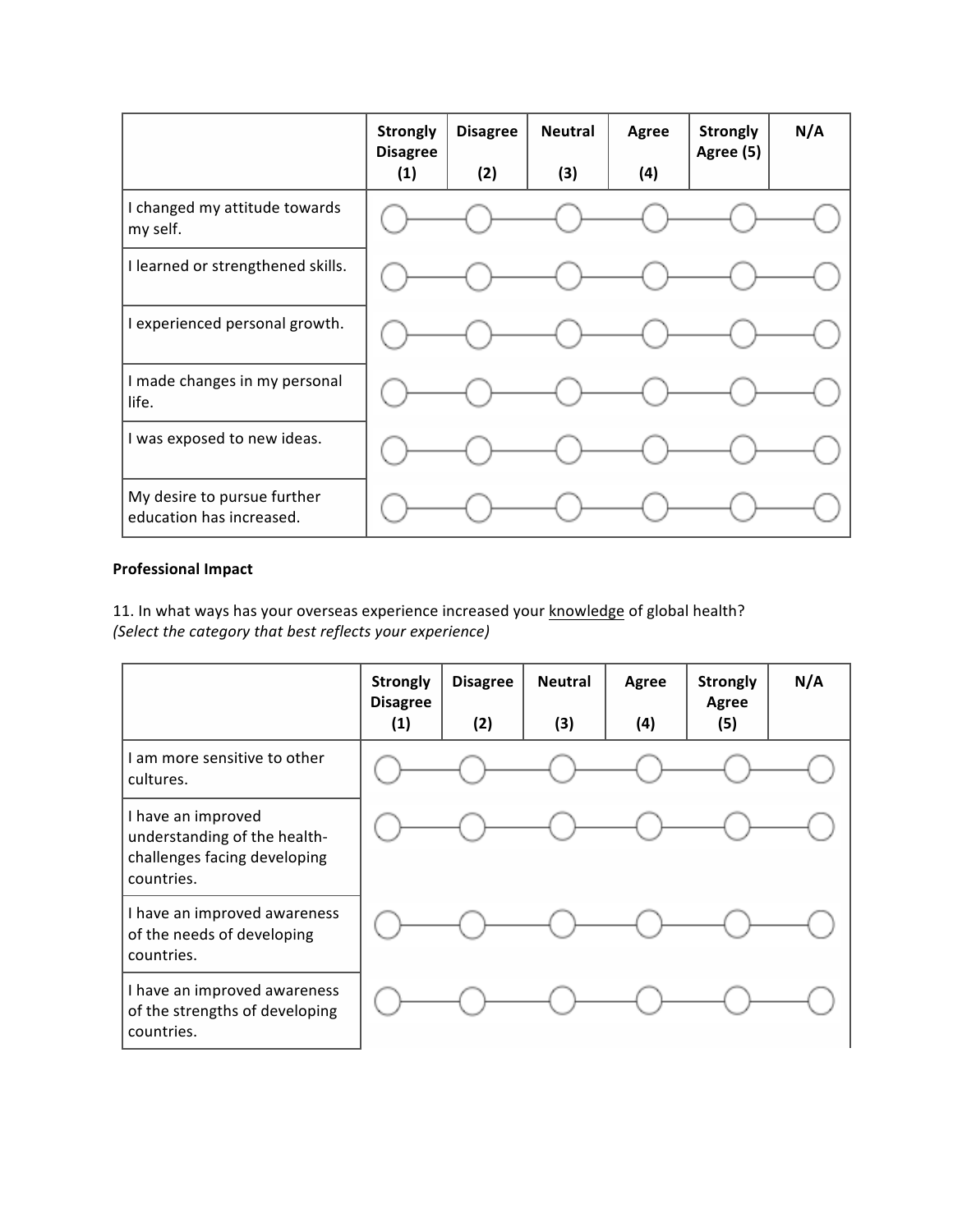|                                                                                                               | <b>Strongly</b><br><b>Disagree</b><br>(1) | <b>Disagree</b><br>(2) | <b>Neutral</b><br>(3) | Agree<br>(4) | <b>Strongly</b><br>Agree<br>(5) | N/A |
|---------------------------------------------------------------------------------------------------------------|-------------------------------------------|------------------------|-----------------------|--------------|---------------------------------|-----|
| I have an improved awareness<br>of the resources available in<br>developing countries.                        |                                           |                        |                       |              |                                 |     |
| I have a greater understanding<br>of global health issues.                                                    |                                           |                        |                       |              |                                 |     |
| My cultural competence has<br>improved.                                                                       |                                           |                        |                       |              |                                 |     |
| I have an improved<br>understanding of the<br>complexity of research<br>conducted in developing<br>countries. |                                           |                        |                       |              |                                 |     |

12. Do you feel more confident in your work at SickKids as a result of your overall experience overseas in low or middle-income countries?

Yes (go to question 12.1) o No

| 12.1 To what extent has your improved confidence impacted your work at SickKids? |  |
|----------------------------------------------------------------------------------|--|
| (Select the category that best reflects your experience)                         |  |

|                                                            | <b>Strongly</b><br><b>Disagree</b><br>(1) | <b>Disagree</b><br>(2) | <b>Neutral</b><br>(3) | Agree<br>(4) | <b>Strongly</b><br>Agree<br>(5) | N/A |
|------------------------------------------------------------|-------------------------------------------|------------------------|-----------------------|--------------|---------------------------------|-----|
| I share my opinion more often.                             |                                           |                        |                       |              |                                 |     |
| I communicate more effectively.                            |                                           |                        |                       |              |                                 |     |
| I encourage colleagues to share<br>their views more often. |                                           |                        |                       |              |                                 |     |
| I work more productively while<br>under pressure.          |                                           |                        |                       |              |                                 |     |
| I am more receptive to<br>constructive criticism.          |                                           |                        |                       |              |                                 |     |
| I am more successful assessing<br>patients.                |                                           |                        |                       |              |                                 |     |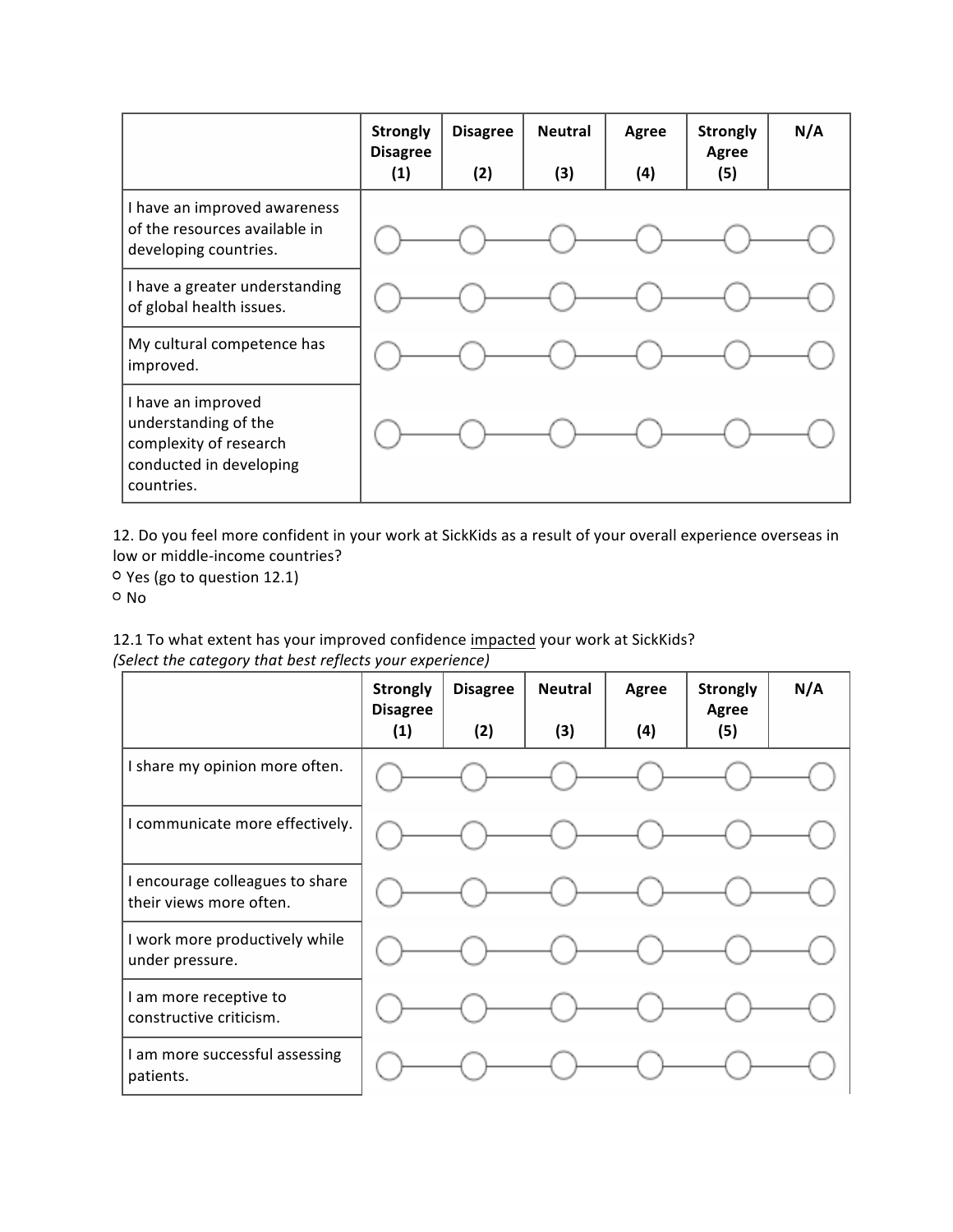|                                                                                         | <b>Strongly</b><br><b>Disagree</b> | <b>Disagree</b> | <b>Neutral</b> | Agree | <b>Strongly</b><br>Agree | N/A |
|-----------------------------------------------------------------------------------------|------------------------------------|-----------------|----------------|-------|--------------------------|-----|
| I deliver better care to patients.                                                      | (1)                                | (2)             | (3)            | (4)   | (5)                      |     |
| I take on new challenges more<br>often.                                                 |                                    |                 |                |       |                          |     |
| I have adopted new<br>responsibilities.                                                 |                                    |                 |                |       |                          |     |
| I adapt more readily to changing<br>priorities and demands.                             |                                    |                 |                |       |                          |     |
| I offer help to my colleagues<br>more often.                                            |                                    |                 |                |       |                          |     |
| I am more likely to take<br>responsibility for my actions.                              |                                    |                 |                |       |                          |     |
| I am better at navigating the<br>ethical implications of research.                      |                                    |                 |                |       |                          |     |
| I am more willing to write<br>research proposals pertaining to<br>developing countries. |                                    |                 |                |       |                          |     |
| I am more comfortable<br>adjusting to new situations.                                   |                                    |                 |                |       |                          |     |

13. Has your overall experience overseas in low or middle-income countries improved your leadership abilities?

Yes (go to question 13.1) o No

13.1 To what extent has your improved capacity for leadership impacted your work at SickKids? *(Select the category that best reflects your experience)*

|                                                                    | <b>Strongly</b><br><b>Disagree</b><br>(1) | <b>Disagree</b><br>(2) | <b>Neutral</b><br>(3) | Agree<br>(4) | <b>Strongly</b><br>Agree<br>(5) | N/A |
|--------------------------------------------------------------------|-------------------------------------------|------------------------|-----------------------|--------------|---------------------------------|-----|
| I am better at keeping my team<br>informed of any relevant issues. |                                           |                        |                       |              |                                 |     |
| I am more successful at seeing<br>tasks through to completion.     |                                           |                        |                       |              |                                 |     |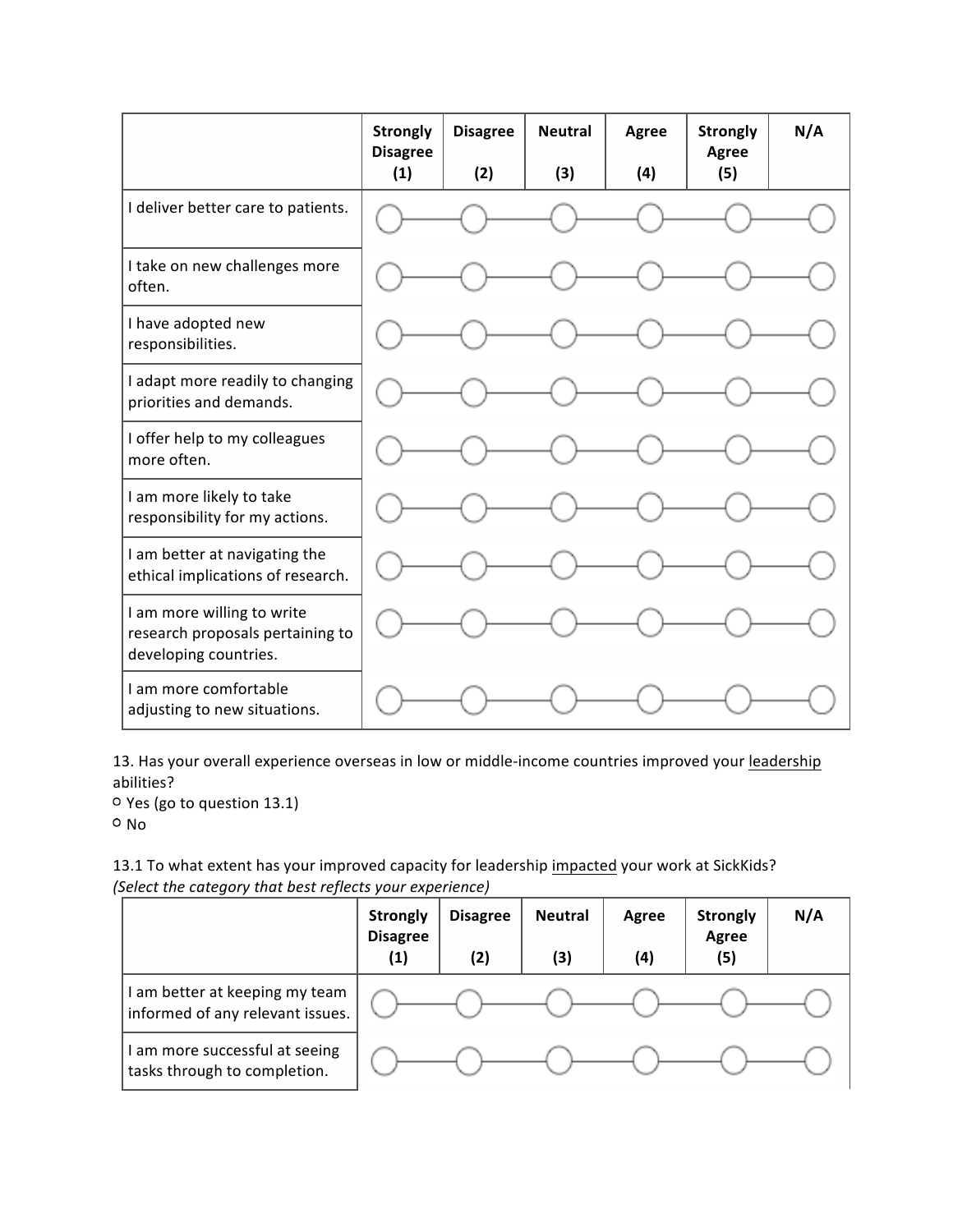|                                                                                         | <b>Strongly</b><br><b>Disagree</b><br>(1) | <b>Disagree</b><br>(2) | <b>Neutral</b><br>(3) | Agree<br>(4) | <b>Strongly</b><br>Agree<br>(5) | N/A |
|-----------------------------------------------------------------------------------------|-------------------------------------------|------------------------|-----------------------|--------------|---------------------------------|-----|
| I am more receptive to new<br>ideas.                                                    |                                           |                        |                       |              |                                 |     |
| I am more likely to apply new<br>methods and technologies to<br>improve work processes. |                                           |                        |                       |              |                                 |     |
| I am better at managing my<br>team.                                                     |                                           |                        |                       |              |                                 |     |
| I am more transparent in<br>dealing with others.                                        |                                           |                        |                       |              |                                 |     |
| I am more likely to act<br>consistently between expressed<br>principles and behaviours. |                                           |                        |                       |              |                                 |     |
| I am more likely to stand by my<br>decisions.                                           |                                           |                        |                       |              |                                 |     |
| I am better at providing my<br>team with a clear direction and<br>objectives.           |                                           |                        |                       |              |                                 |     |
| I am more likely to look for<br>ways to motivate my team.                               |                                           |                        |                       |              |                                 |     |
| I am better at identifying<br>priorities and defining realistic<br>objectives.          |                                           |                        |                       |              |                                 |     |
| I am better equipped to<br>anticipate new trends and<br>identify long-term goals.       |                                           |                        |                       |              |                                 |     |
| I am more likely to encourage<br>my team to be innovative.                              |                                           |                        |                       |              |                                 |     |

14. Has your overall experience overseas in low or middle-income countries improved your cultural competence?

Yes (go to question 14.1) <sup>o</sup> No

14.1 To what extent has your improved cultural competence impacted your work at SickKids? *(Select the category that best reflects your experience)*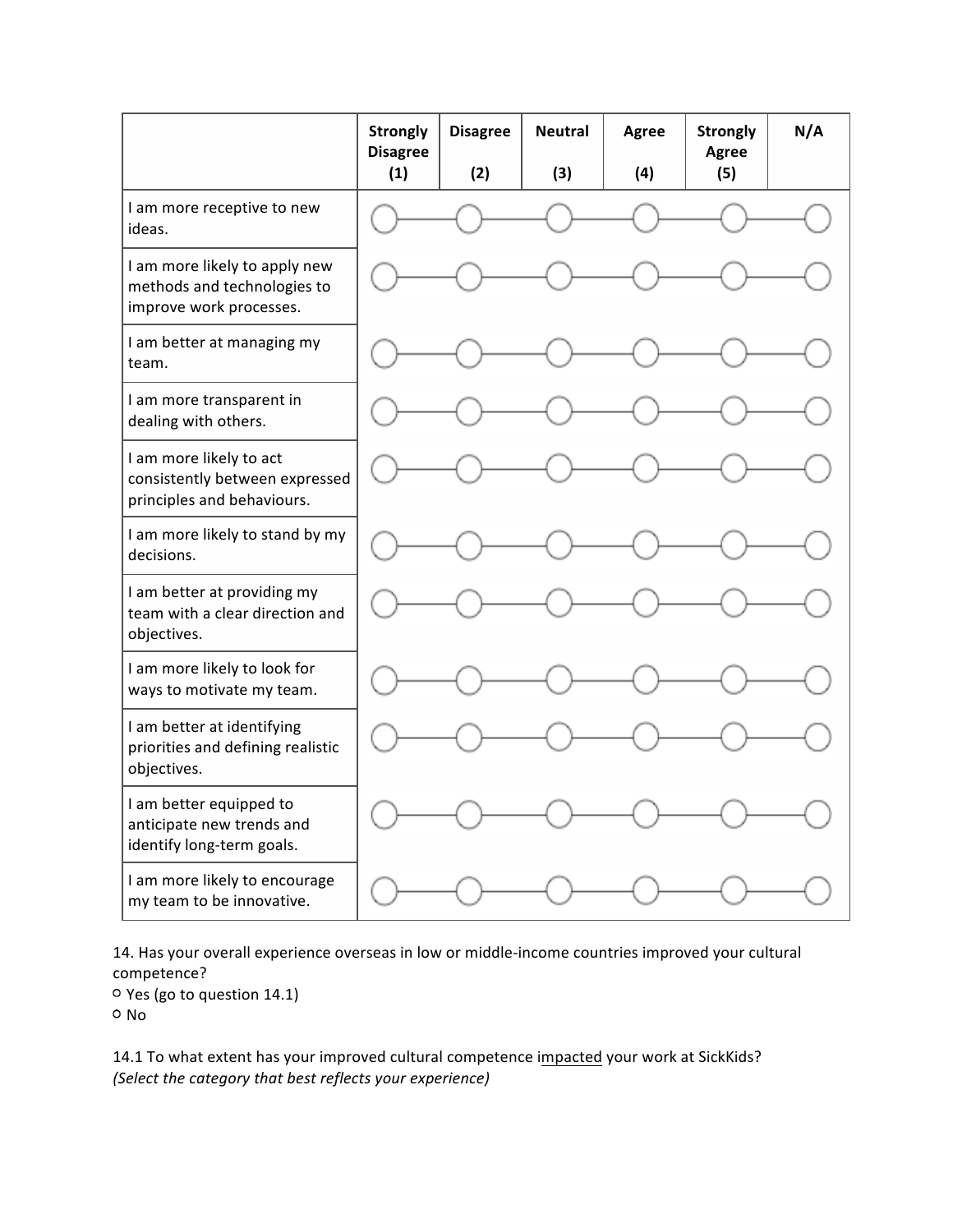|                                                                                         | <b>Strongly</b><br><b>Disagree</b> | <b>Disagree</b> | <b>Neutral</b> | <b>Agree</b> | <b>Strongly</b><br>Agree | N/A |
|-----------------------------------------------------------------------------------------|------------------------------------|-----------------|----------------|--------------|--------------------------|-----|
|                                                                                         | (1)                                | (2)             | (3)            | (4)          | (5)                      |     |
| I take more time to understand<br>the needs of my patients and<br>their families.       |                                    |                 |                |              |                          |     |
| I make more of an effort to<br>make my patients and their<br>families feel comfortable. |                                    |                 |                |              |                          |     |
| I make more of an effort to<br>learn about my patients and<br>their families.           |                                    |                 |                |              |                          |     |
| I am more likely to treat each<br>patient as unique.                                    |                                    |                 |                |              |                          |     |
| I stress the importance of<br>cultural competence among my<br>colleagues.               |                                    |                 |                |              |                          |     |
| I look for ways to make my work<br>environment more<br>multicultural.                   |                                    |                 |                |              |                          |     |
| I am less likely to get frustrated<br>with my patients or their<br>families.            |                                    |                 |                |              |                          |     |
| My patients are more likely to<br>feel that I care about them.                          |                                    |                 |                |              |                          |     |
| I am more sensitive to the role<br>of patients and their families in<br>research.       |                                    |                 |                |              |                          |     |
| I am more aware of the ethical<br>complications of conducting<br>research on patients.  |                                    |                 |                |              |                          |     |
| I am more aware of how the<br>social determinants of health<br>influence patients.      |                                    |                 |                |              |                          |     |
| I am more aware of my own<br>behaviours and attitudes<br>towards culture.               |                                    |                 |                |              |                          |     |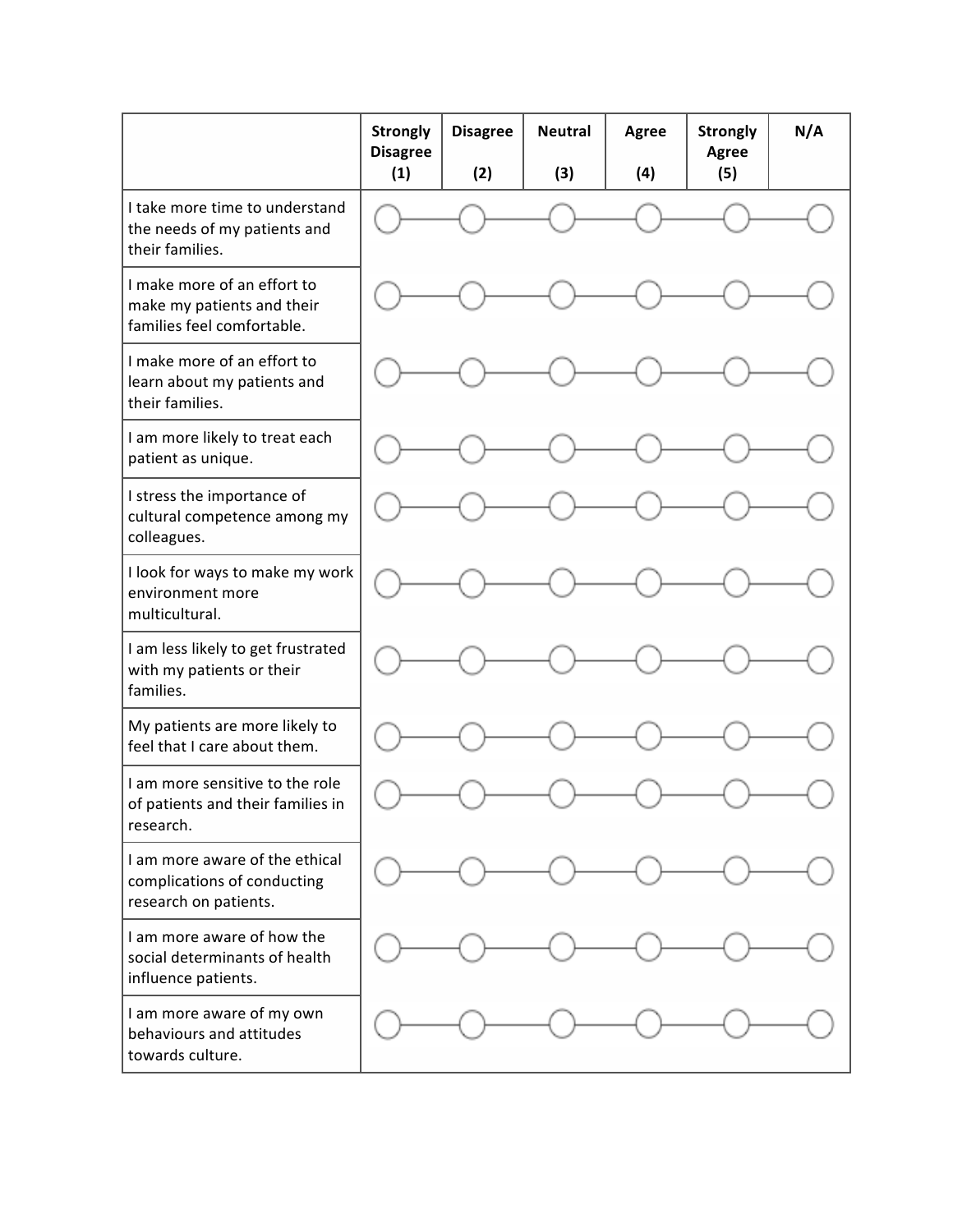15. Did you learn or improve upon any skills related to your work during your overall experience overseas in low or middle-income countries? *(These skills may be clinical, academic, leadership, interpersonal, or in any other domains)*

Yes (go to question 15.1, 15.2)

<sup>o</sup> No (go to question 15.2)

15.1 To what extent did you learn or strengthen the following skills during your overseas experience? *(Select the category that best reflects your experience)*

|                                              | <b>Strongly</b><br><b>Disagree</b> | <b>Disagree</b> | <b>Neutral</b> | Agree | <b>Strongly</b><br>Agree | N/A |
|----------------------------------------------|------------------------------------|-----------------|----------------|-------|--------------------------|-----|
|                                              | (1)                                | (2)             | (3)            | (4)   | (5)                      |     |
| I am a better clinician.                     |                                    |                 |                |       |                          |     |
| I am a better researcher.                    |                                    |                 |                |       |                          |     |
| I am a better teacher.                       |                                    |                 |                |       |                          |     |
| I have improved interpersonal<br>skills.     |                                    |                 |                |       |                          |     |
| I am a better communicator.                  |                                    |                 |                |       |                          |     |
| I am better at assessing patients.           |                                    |                 |                |       |                          |     |
| I am better at caring for patients.          |                                    |                 |                |       |                          |     |
| I am better at controlling my<br>emotions.   |                                    |                 |                |       |                          |     |
| I am better at problem solving.              |                                    |                 |                |       |                          |     |
| I am more organized.                         |                                    |                 |                |       |                          |     |
| I am better at working as part of<br>a team. |                                    |                 |                |       |                          |     |
| I am better at thinking critically.          |                                    |                 |                |       |                          |     |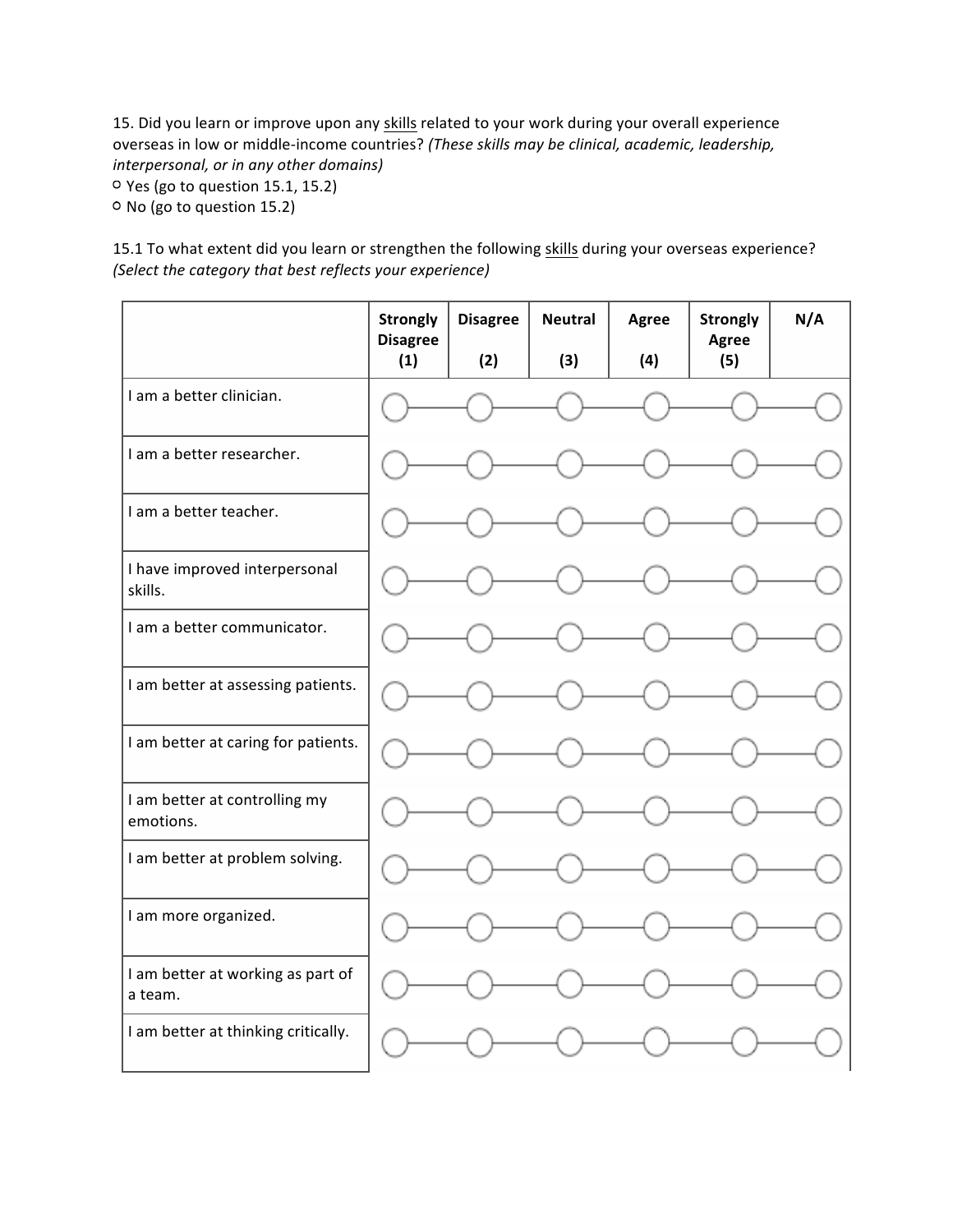|                                                       | <b>Strongly</b><br><b>Disagree</b><br>$\left( 1\right)$ | <b>Disagree</b><br>(2) | <b>Neutral</b><br>(3) | Agree<br>(4) | <b>Strongly</b><br>Agree<br>(5) | N/A |
|-------------------------------------------------------|---------------------------------------------------------|------------------------|-----------------------|--------------|---------------------------------|-----|
| I have better basic skills (reading,<br>writing etc). |                                                         |                        |                       |              |                                 |     |
| l am better at developing a<br>curriculum.            |                                                         |                        |                       |              |                                 |     |

15.2 How could your overseas experience be improved to facilitate greater skill development among SickKids employees? *(Select the category that best reflects your experience)*

|                                                                                            | <b>Strongly</b><br><b>Disagree</b><br>(1) | <b>Disagree</b><br>(2) | <b>Neutral</b><br>(3) | <b>Agree</b><br>(4) | <b>Strongly</b><br>Agree<br>(5) | N/A |
|--------------------------------------------------------------------------------------------|-------------------------------------------|------------------------|-----------------------|---------------------|---------------------------------|-----|
| There should be stronger<br>support before, during or after<br>overseas visits.            |                                           |                        |                       |                     |                                 |     |
| There should be more<br>comprehensive training before<br>travelling overseas.              |                                           |                        |                       |                     |                                 |     |
| Overseas visits should be<br>longer.                                                       |                                           |                        |                       |                     |                                 |     |
| There should be more<br>collaboration between<br>partners.                                 |                                           |                        |                       |                     |                                 |     |
| There should be more<br>opportunities to practice skills.                                  |                                           |                        |                       |                     |                                 |     |
| There should be more<br>opportunities to provide<br>feedback for the program.              |                                           |                        |                       |                     |                                 |     |
| There should be more<br>opportunities to receive<br>feedback on individual<br>performance. |                                           |                        |                       |                     |                                 |     |
| There should be more<br>opportunities to teach.                                            |                                           |                        |                       |                     |                                 |     |
| There should be more contact<br>with patients.                                             |                                           |                        |                       |                     |                                 |     |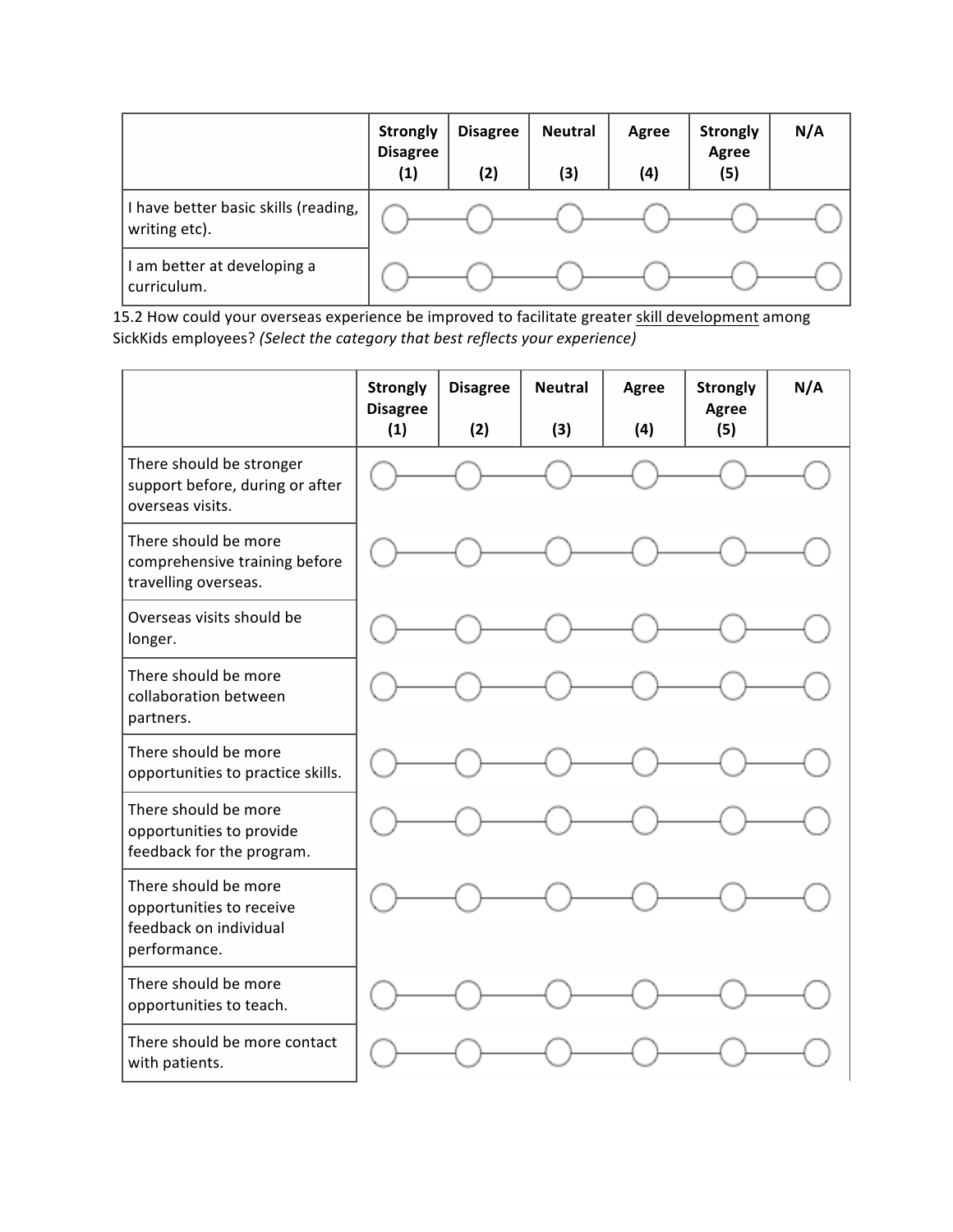|                                                | <b>Strongly</b><br><b>Disagree</b><br>(1) | <b>Disagree</b><br>(2) | <b>Neutral</b><br>(3) | Agree<br>(4) | <b>Strongly</b><br>Agree<br>(5) | N/A |
|------------------------------------------------|-------------------------------------------|------------------------|-----------------------|--------------|---------------------------------|-----|
| There should be more contact<br>with students. |                                           |                        |                       |              |                                 |     |

16. Have you tried to make any changes to your workplace upon your return to SickKids?

Yes (go to question 16.1, 16.2)

Yes, but I was unsuccessful (go to question 16.2)

o No

16.1 Please describe any changes you have made to your workplace upon your return to SickKids.

16.2 How has your international experience contributed to your desire to change your workplace at SickKids? *(Select the category that best reflects your experience)*

|                                                                          | <b>Strongly</b><br><b>Disagree</b><br>(1) | <b>Disagree</b><br>(2) | <b>Neutral</b><br>(3) | Agree<br>(4) | <b>Strongly</b><br>Agree<br>(5) | N/A |
|--------------------------------------------------------------------------|-------------------------------------------|------------------------|-----------------------|--------------|---------------------------------|-----|
| It has introduced me to new<br>ideas or information.                     |                                           |                        |                       |              |                                 |     |
| It has presented me with new<br>technologies.                            |                                           |                        |                       |              |                                 |     |
| It has inspired a personal<br>attitude change within myself.             |                                           |                        |                       |              |                                 |     |
| It has provided me with a new<br>perspective to approach health<br>care. |                                           |                        |                       |              |                                 |     |
| It has encouraged my existing<br>beliefs about health care.              |                                           |                        |                       |              |                                 |     |

17. Were you exposed to any innovative ideas or technologies during your international experience(s)? Yes (go to question 17.1, 17.2)

o No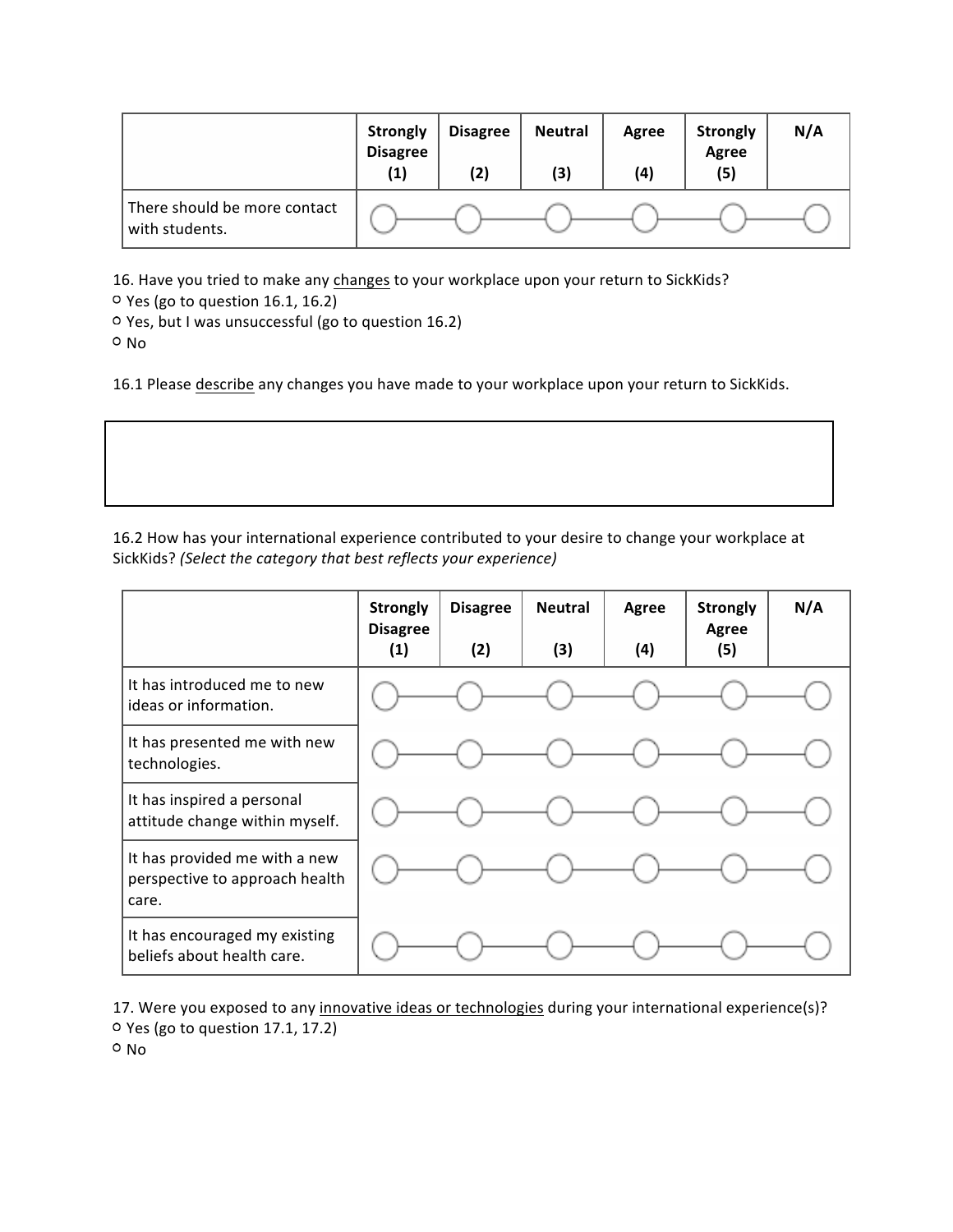17.1 Please describe any innovative ideas or technologies you were exposed to during your international experience(s).

17.2 How have you, or how might you apply these innovations or technologies at SickKids?

18. Do you think that your work overseas is valued by your colleagues?

- Absolutely
- Mostly
- o Neutral
- o Somewhat
- o Not at all

19. Do you think that your work overseas is valued by senior administrators of the hospital?

- Absolutely
- o Mostly
- O Neutral
- <sup>O</sup> Somewhat
- <sup>O</sup> Not at all

20. Do you think that your work overseas is valued by the hospital foundation?

- Absolutely
- Mostly
- o Neutral
- o Somewhat
- Not at all

21. Do you think that your international experience has had a positive impact on the SickKids brand back in Canada?

- Absolutely
- 
- o Mostly
- o Neutral
- O Somewhat
- Not at all
- o Not sure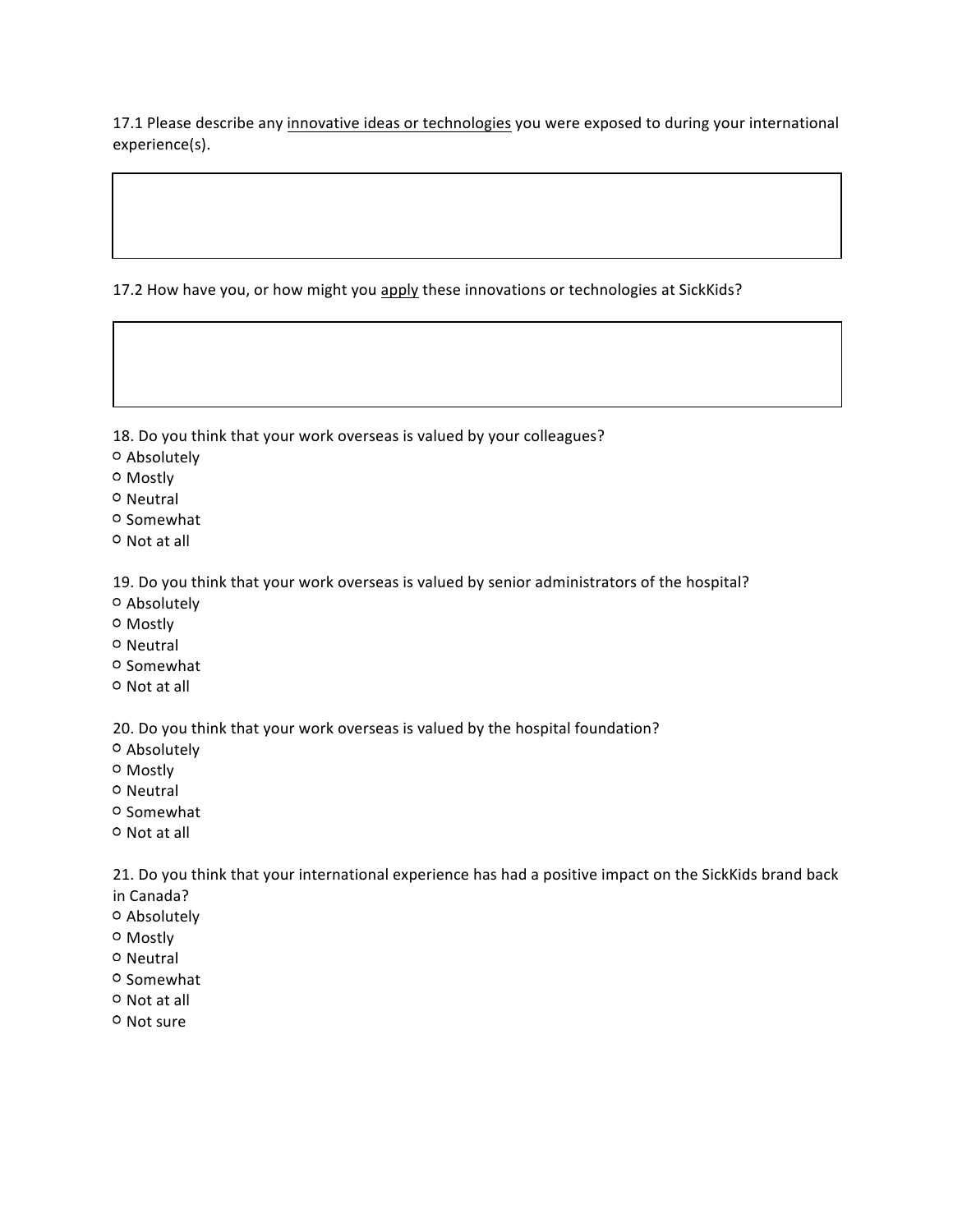22. Please provide any additional reflections on your overseas experience(s) with SickKids, or your

experience taking this questionnaire.

#### Appendix C: Demographic characteristics of survey sample (N=156)

| <b>Variables</b>                     |                      | N   | Percentage<br>(%) |
|--------------------------------------|----------------------|-----|-------------------|
| <b>Total</b>                         | Number of surveys    | 478 | 100               |
|                                      | sent                 |     |                   |
|                                      | Responses            | 161 | 34                |
|                                      | Sample for analysis  | 156 | 33                |
| <b>Sex</b>                           | Male                 | 25  | 16                |
|                                      | Female               | 131 | 84                |
| Age                                  | 25 - < 35 years      | 25  | 16                |
|                                      | $35 - 50$ years      | 72  | 46                |
|                                      | > 50 years           | 59  | 38                |
| Occupation                           | Physician            | 27  | 17                |
|                                      | <b>Nurse</b>         | 65  | 42                |
|                                      | <b>Allied Health</b> | 37  | 24                |
|                                      | Professional         |     |                   |
|                                      | Researcher           | 11  | $\overline{7}$    |
|                                      | Other                | 16  | 10                |
| <b>Length of Employment</b>          | <5 years             | 20  | 13                |
|                                      | $5 - 10$ years       | 32  | 21                |
|                                      | $10 - 20$ years      | 59  | 38                |
|                                      | > 20 years           | 45  | 29                |
| Number of times participated in      | 1 time               | 53  | 34                |
| international work through           | $2 - 3$ times        | 50  | 32                |
| <b>SickKids</b>                      | $4 - 5$ times        | 27  | 17                |
|                                      | 6 or more            | 25  | 16                |
| Longest amount of time spent on a    | <1 week              | 20  | 13                |
| single visit to a developing country | 1-<4 weeks           | 84  | 54                |
| as a SickKids employee               | 1-3 months           | 31  | 27                |
|                                      | >3 months            | 10  | $\overline{7}$    |

## **Appendix D: Flooring & Ceiling Effects**

• Proportional distribution of questions >33% of sample in the extremes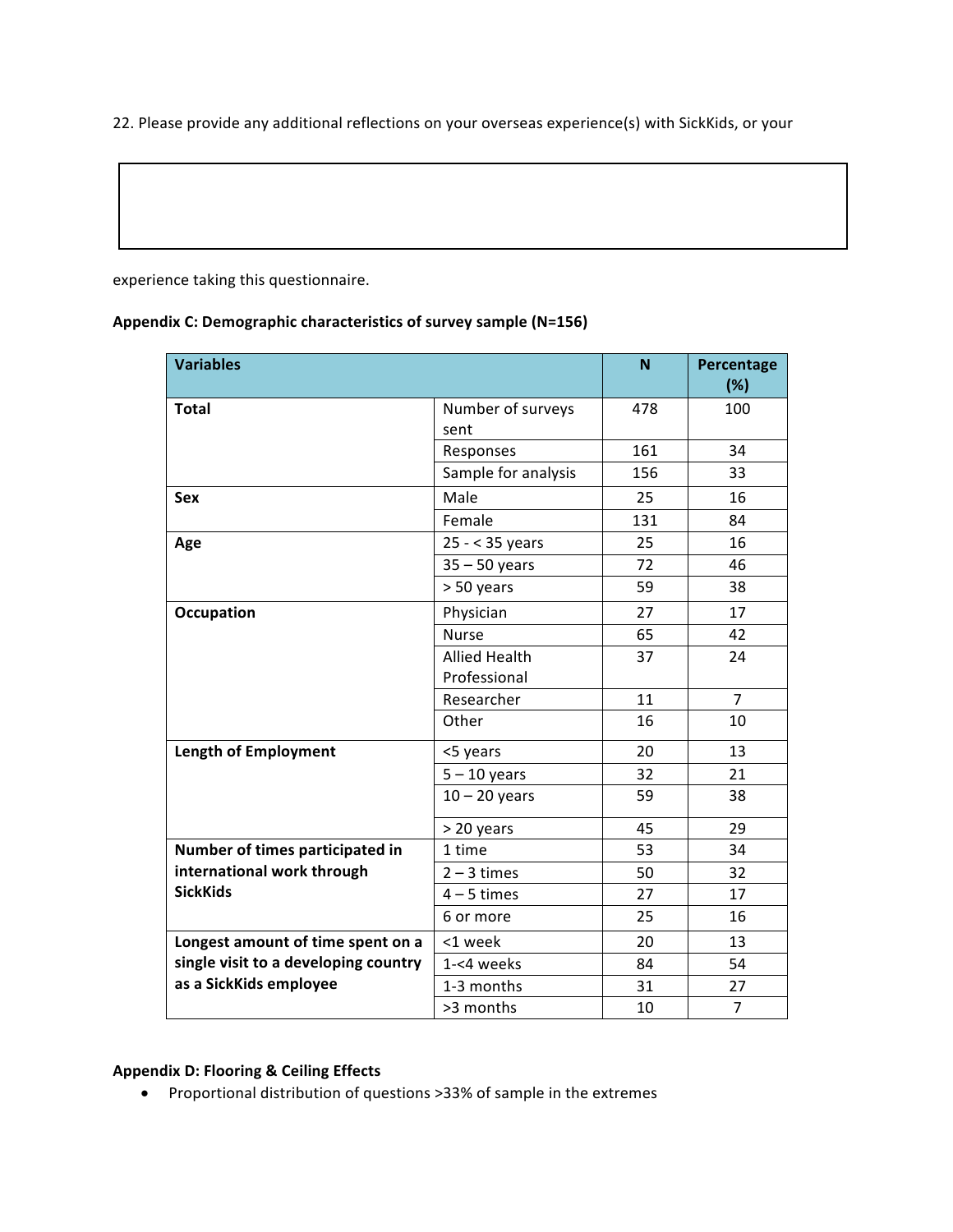- No floor effects were found; a ceiling effect was found in 14 variables (between 32.8% to 71.2%)
- This exercise led to the exclusion of the question "*I experienced a new culture*", as it had over 70% responses indicating that they 'strong agreed', and may have potentially skewed results.

| <b>Items</b>                                                                                                    | <b>Completion Rate (total</b><br>$n = 156$          | % Floor Effects | % Ceiling Effect |  |  |  |
|-----------------------------------------------------------------------------------------------------------------|-----------------------------------------------------|-----------------|------------------|--|--|--|
|                                                                                                                 | Domain 1: Knowledge of Global Health                |                 |                  |  |  |  |
| I have an improved<br>understanding of the<br>complexity of research<br>conducted<br>in<br>developing countries | 143 (91.7%)                                         | 4.2             | 24.5             |  |  |  |
| have<br>$\mathsf{a}$<br>greater<br>understanding of global<br>health issues                                     | 152 (97.4%)                                         | 0.7             | $34.9*$          |  |  |  |
| I have an improved<br>understanding of the<br>health challenges facing<br>developing countries                  | 150 (96.2%)                                         | 0.7             | $53.3*$          |  |  |  |
| I have an improved<br>awareness of the needs<br>of developing countries                                         | 148 (94.9%)                                         | 0.7             | 43.9*            |  |  |  |
| I have an improved<br>of<br>the<br>awareness<br>resources available in<br>developing countries                  | 148 (94.9%)                                         | 0.7             | $42.6*$          |  |  |  |
|                                                                                                                 | <b>Domain 2: Cultural Awareness &amp; Promotion</b> |                 |                  |  |  |  |
| I am more aware of my<br>behaviours and<br>own<br>attitudes<br>towards<br>culture                               | 125 (80.1%)                                         | 0.8             | $32.8*$          |  |  |  |
| I stress the importance<br>of cultural competence<br>among my colleagues                                        | 124 (79.5%)                                         | 0.0             | 28.2             |  |  |  |
| I experienced a new<br>culture (removed)                                                                        | 111 (71.2%)                                         | 1.3             | $71.2*$          |  |  |  |
| I look for ways to make<br>my work environment<br>more multicultural                                            | 124 (78.8%)                                         | 0.8             | 15.4             |  |  |  |
| <b>Domain 3: Teamwork &amp; Collaboration</b>                                                                   |                                                     |                 |                  |  |  |  |
| I encourage colleagues<br>to share their views<br>more often (removed)                                          | 106 (67.9%)                                         | 0.9             | 20.8             |  |  |  |
| I offer to help my<br>colleagues more often                                                                     | 106 (67.9%)                                         | 1.9             | 11.3             |  |  |  |
| I am better at managing<br>my team                                                                              | 98 (62.8%)                                          | 0.0             | 13.3             |  |  |  |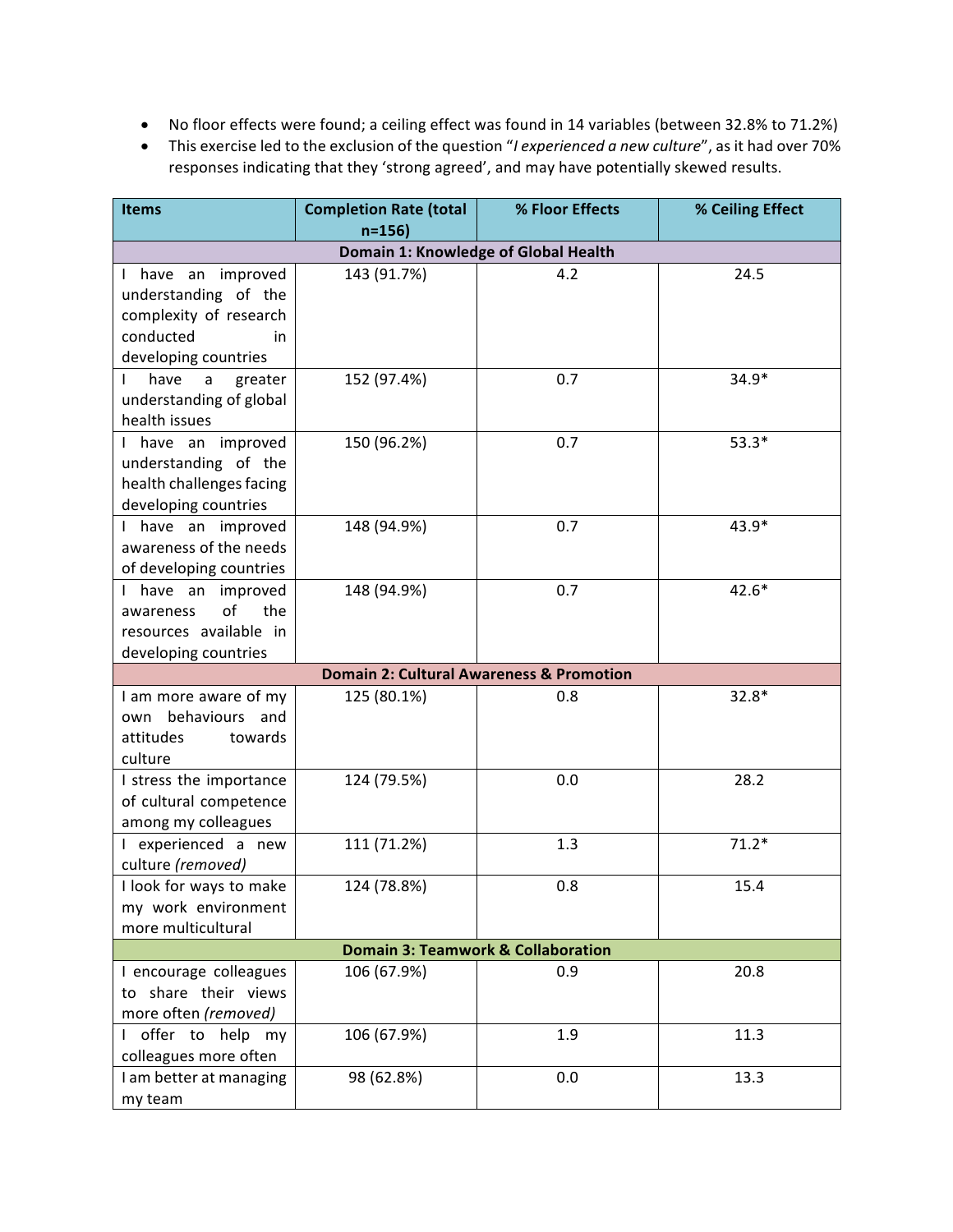| I am more likely to look           | 108 (69.2%) | 0.0                                                | 17.6    |
|------------------------------------|-------------|----------------------------------------------------|---------|
| for ways to motivate               |             |                                                    |         |
| my team                            |             |                                                    |         |
| I am better at keeping             | 113 (72.4%) | 0.9                                                | 13.3    |
| my team informed of                |             |                                                    |         |
| any relevant issues                |             |                                                    |         |
| I am more likely to                | 109 (69.9%) | 0.0                                                | 17.4    |
| encourage my team to               |             |                                                    |         |
| be innovative                      |             |                                                    |         |
| I am better at working             | 120 (76.9%) | 0.8                                                | 23.3    |
| as part of a team                  |             |                                                    |         |
|                                    |             | <b>Domain 4: Personal Capacity Development</b>     |         |
| My desire to pursue                | 154 (98.7%) | 7.8                                                | 25.3    |
| further education has              |             |                                                    |         |
| increased                          |             |                                                    |         |
| I made changes in my               | 154 (98.7%) | 11.0                                               | 7.1     |
| personal life                      |             |                                                    |         |
| I made new friendships             | 156 (100%)  | 1.3                                                | $42.3*$ |
| I experienced personal             | 156 (100%)  | 1.3                                                | $46.2*$ |
| growth                             |             |                                                    |         |
| I fulfilled my desire to           | 155 (99.4%) | 3.2                                                | $42.6*$ |
| travel                             |             |                                                    |         |
| I changed my attitude              | 156 (100%)  | 3.2                                                | 17.9    |
| towards myself                     |             |                                                    |         |
| I am more sensitive to             | 153 (98.1%) | 0.0                                                | $35.9*$ |
| other cultures                     |             |                                                    |         |
| My<br>cultural                     | 153 (98.1%) | 0.0                                                | $38.6*$ |
| competence<br>has                  |             |                                                    |         |
| improved                           |             |                                                    |         |
|                                    |             | <b>Domain 5: Professional Capacity Development</b> |         |
|                                    |             | Domain 5a: Soft Skills                             |         |
| take<br>new<br>on                  | 107 (68.6%) | 0.0                                                | 24.3    |
| challenges more often              |             |                                                    |         |
| better<br>$\mathsf{I}$<br>am<br>at | 116 (74%)   | 1.7                                                | 13.8    |
| controlling<br>my                  |             |                                                    |         |
| emotions                           |             |                                                    |         |
| communicate<br>more                | 107 (68.6%) | 0.0                                                | 19.6    |
| effectively                        |             |                                                    |         |
| I am more receptive to             | 106 (67.9%) | 0.0                                                | 13.2    |
| constructive criticism             |             |                                                    |         |
| improved<br>have<br>I              | 121 (77.6%) | 0.0                                                | 24.0    |
| interpersonal skills               |             |                                                    |         |
| share my<br>opinion                | 107 (68.6%) | 0.0                                                | 15.0    |
| more often                         |             |                                                    |         |
| I am more organized                | 122 (78.2%) | 0.8                                                | 13.9    |
| I am better at problem             | 121 (77.6%) | 0.8                                                | 19.0    |
| solving                            |             |                                                    |         |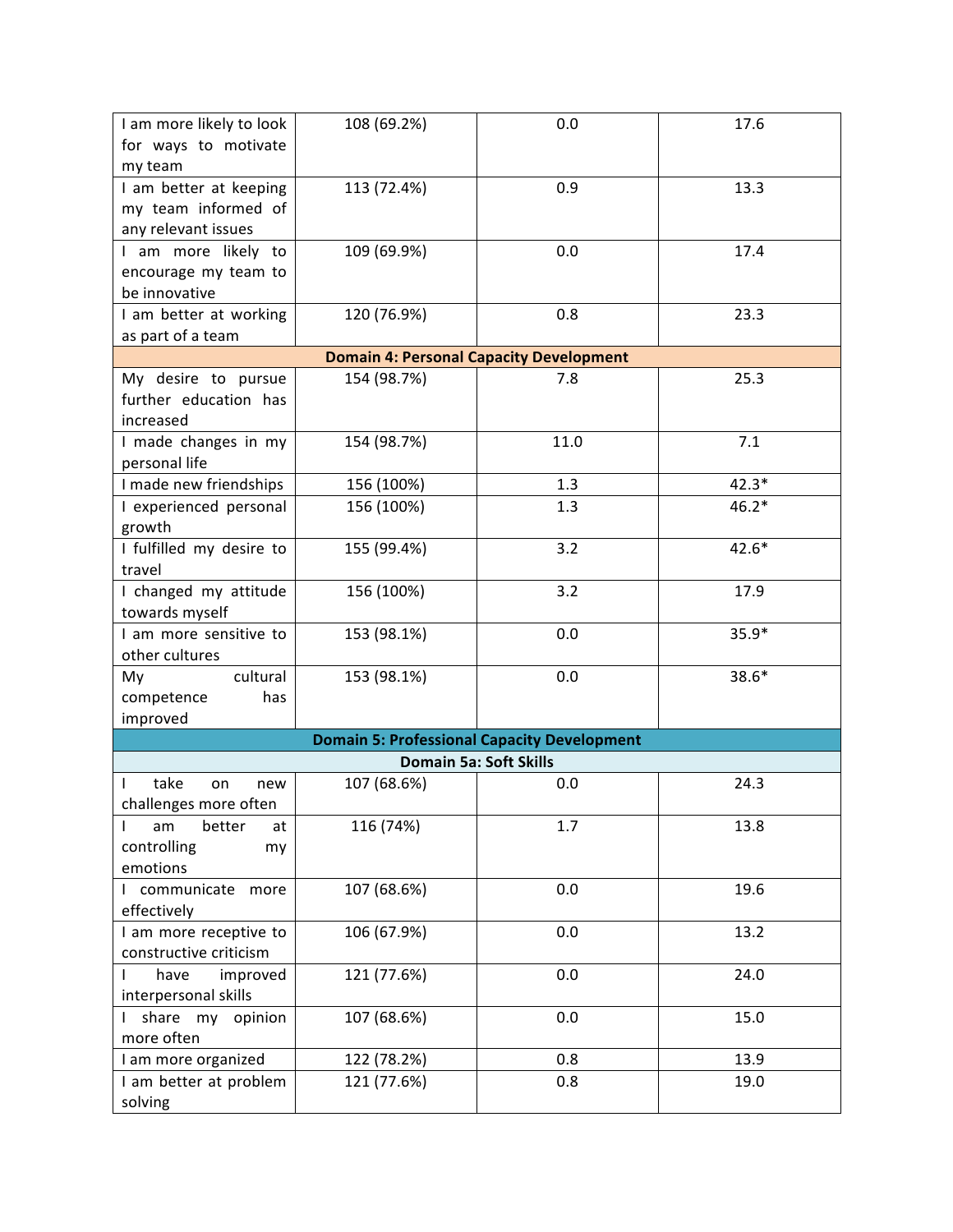| Domain 5b: Job-related skills                  |             |                                        |         |
|------------------------------------------------|-------------|----------------------------------------|---------|
| I have better basic skills                     | 118 (75.6%) | 3.4                                    | 15.3    |
| (reading, writing, etc.)                       |             |                                        |         |
| I am better at assessing                       | 88 (56.4%)  | 1.1                                    | 12.5    |
| patients                                       |             |                                        |         |
| I am a better clinician                        | 98 (62.8%)  | 1.0                                    | 14.3    |
| better<br>am<br>at                             | 104 (66.7%) | 0.0                                    | $33.7*$ |
| developing<br>a                                |             |                                        |         |
| curriculum                                     |             |                                        |         |
| I am better at caring for                      | 91 (58.3%)  | 1.1                                    | 13.2    |
| patients                                       | 86 (55.1%)  | 9.3                                    | 9.3     |
| I am more willing to<br>write<br>research      |             |                                        |         |
| proposals pertaining to                        |             |                                        |         |
| developing countries                           |             |                                        |         |
| I am a better researcher                       | 88 (56.4%)  | 3.4                                    | 4.5     |
| I am a better teacher                          | 116 (74.4%) | 0.0                                    | $35.3*$ |
|                                                |             | Domain 5c: Self-management & awareness |         |
| I was exposed to new                           | 155 (99.4%) | 1.9                                    | $41.9*$ |
| ideas                                          |             |                                        |         |
| work<br>more                                   | 107 (68.6%) | 0.9                                    | 20.6    |
| productively<br>while                          |             |                                        |         |
| under pressure                                 |             |                                        |         |
| I adapt more readily to                        | 107 (68.6%) | 0.0                                    | 25.2    |
| changing priorities and                        |             |                                        |         |
| demands                                        |             |                                        |         |
| I am more receptive to                         | 116 (74.4%) | 0.0                                    | 19.8    |
| new ideas                                      |             |                                        |         |
| I am more likely to                            | 115 (73.7%) | 1.7                                    | 20.0    |
| apply new methods and                          |             |                                        |         |
| technologies<br>to                             |             |                                        |         |
| improve<br>work                                |             |                                        |         |
| processes                                      |             | 0.9                                    |         |
| I am more likely to take<br>responsibility for | 106 (67.9%) |                                        | 15.1    |
| my<br>actions                                  |             |                                        |         |
|                                                |             | <b>Domain 5d: Ethical Reasoning</b>    |         |
| I am more comfortable                          | 106 (67.9%) | 0.0                                    | 24.5    |
| adjusting<br>to<br>new                         |             |                                        |         |
| situations                                     |             |                                        |         |
| I am more successful at                        | 116 (74.4%) | 0.9                                    | 13.8    |
| seeing tasks through to                        |             |                                        |         |
| completion                                     |             |                                        |         |
| I am more aware of the                         | 101 (64.7%) | 0.0                                    | 18.8    |
| ethical complications of                       |             |                                        |         |
| conducting research on                         |             |                                        |         |
| patients                                       |             |                                        |         |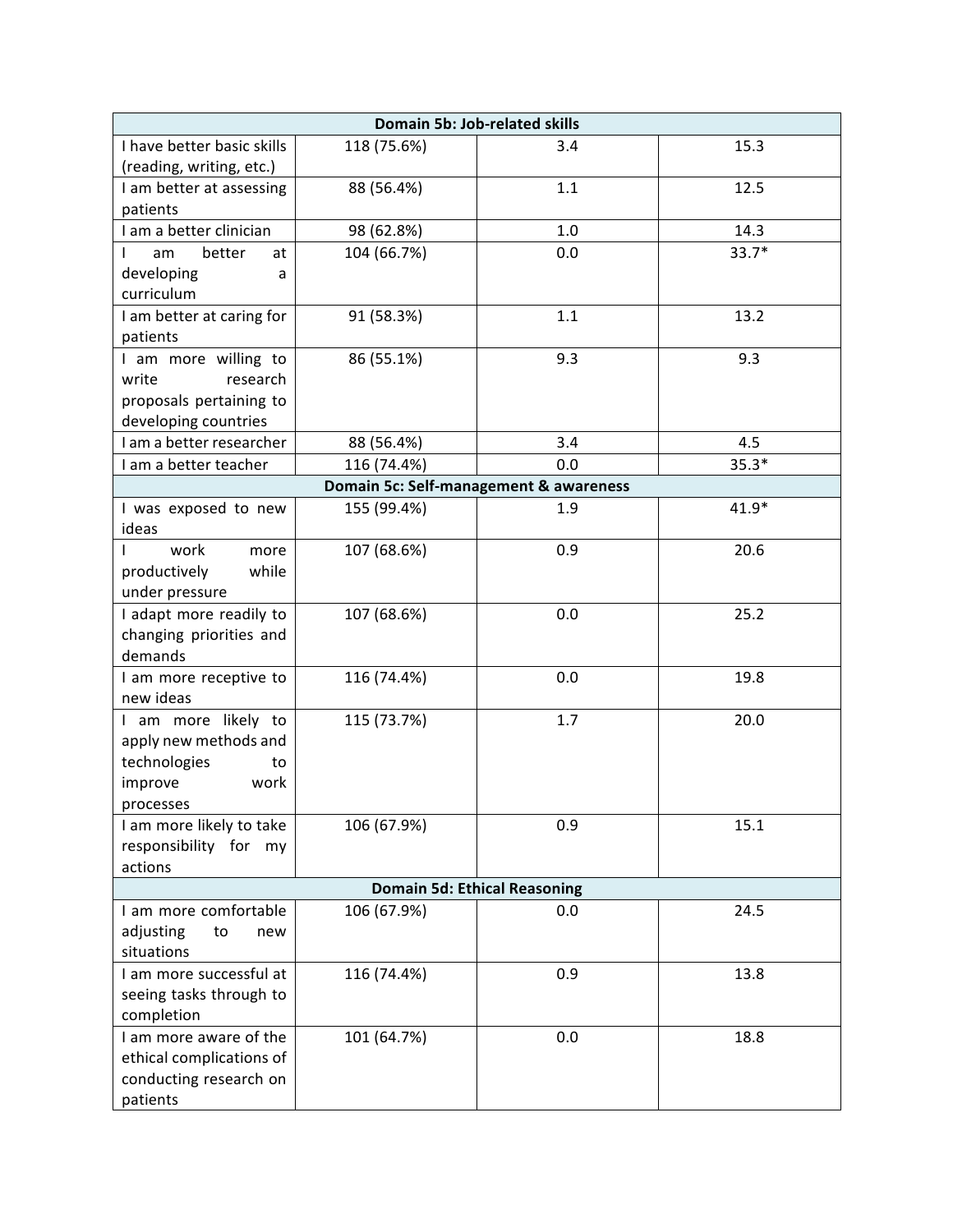| better<br>I<br>at<br>am<br>navigating the ethical<br>implications of research                | 96 (61.5%)  | 1.0                                            | 16.7 |
|----------------------------------------------------------------------------------------------|-------------|------------------------------------------------|------|
| I am more transparent<br>in dealing with others                                              | 116 (74.4%) | 0.0                                            | 15.5 |
|                                                                                              |             |                                                |      |
|                                                                                              |             | <b>Domain 6: Patient Centred Care</b>          |      |
| I am less likely to get<br>frustrated<br>with<br>my<br>patients<br>their<br>or<br>families   | 101 (64.7%) | 1.0                                            | 16.8 |
| My patients are more<br>likely to feel that I care<br>about them                             | 100 (64.1%) | 1.0                                            | 16.0 |
| I am more aware of<br>the<br>how<br>social<br>determinants of health<br>influence patients   | 120 (76.9%) | 0.8                                            | 29.2 |
| I take more time to<br>understand the needs<br>of my patients and their<br>families          | 104 (66.7%) | 0.0                                            | 18.3 |
|                                                                                              |             | Domain 7: Strategic Analysis & Decision-Making |      |
| I am more likely to<br>stand by my decisions                                                 | 114 (73.1%) | 0.9                                            | 13.2 |
| better<br>am<br>L<br>at<br>identifying<br>priorities<br>and defining realistic<br>objectives | 114 (73.1%) | 0.0                                            | 20.2 |
| I am better at providing<br>my team with a clear<br>direction and objectives                 | 107 (68.6%) | 0.0                                            | 17.8 |
| I am better at thinking<br>critically                                                        | 119 (76.3%) | 0.0                                            | 21.0 |
| I am better equipped to<br>anticipate new trends<br>and identify long-term<br>goals          | 113 (72.4%) | 0.9                                            | 13.3 |
|                                                                                              |             | <b>Domain 8: Opportunities for Improvement</b> |      |
| There should be more<br>collaboration between<br>partners                                    | 138 (88.5%) | 0.7                                            | 21.0 |
| There should be more<br>contact with patients                                                | 118 (75.6%) | 1.7                                            | 15.3 |
| There should be more<br>contact with students                                                | 126 (80.8%) | 1.6                                            | 12.7 |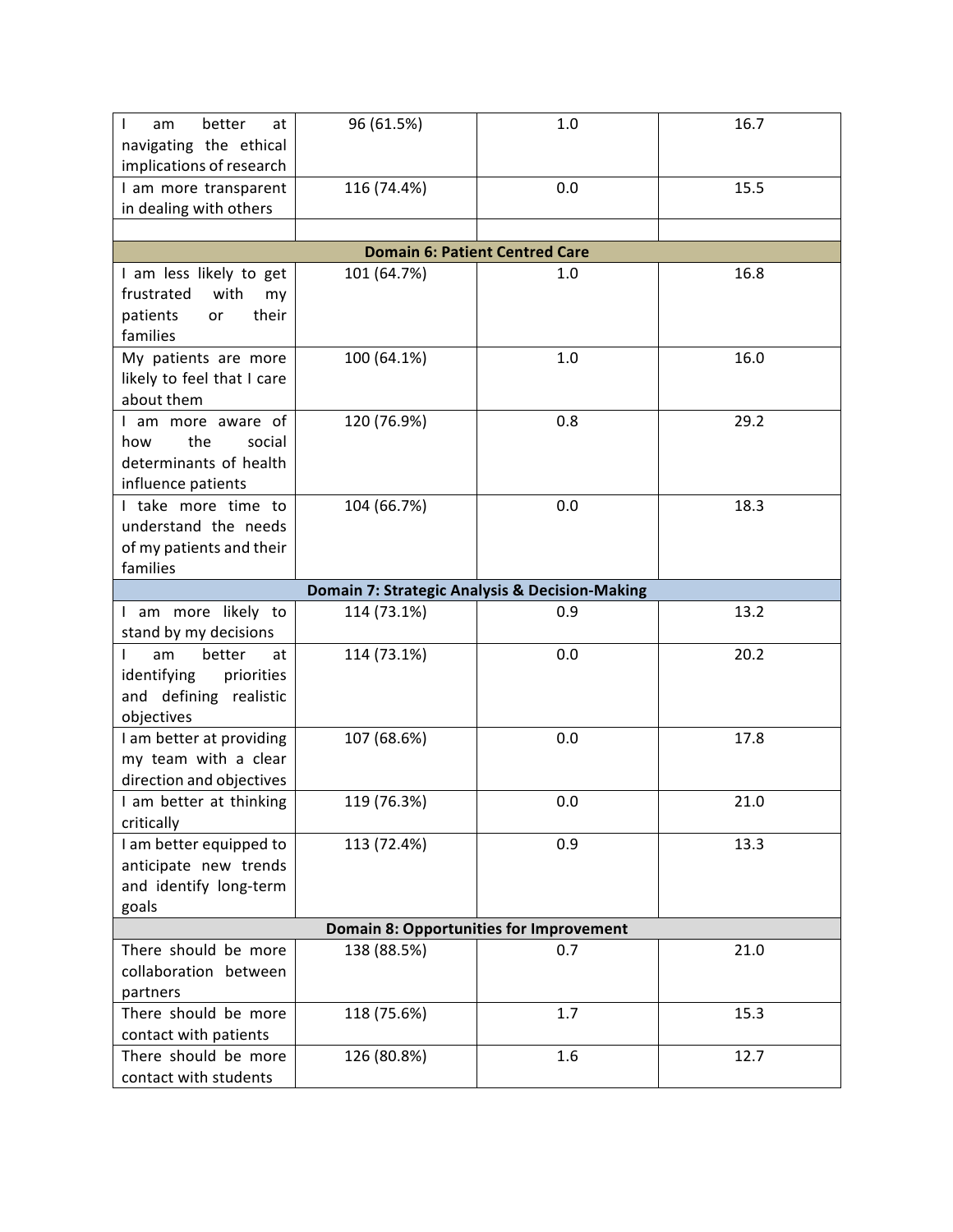| should<br><b>There</b><br>be      | 133 (85.3%) | 0.8 | 16.5 |
|-----------------------------------|-------------|-----|------|
| opportunities<br>to               |             |     |      |
| practice skills                   |             |     |      |
| There should be more              | 136 (87.2%) | 0.0 | 28.7 |
| opportunities<br>to               |             |     |      |
| provide feedback for              |             |     |      |
| the program                       |             |     |      |
| There should be more              | 137 (87.8%) | 0.0 | 29.9 |
| opportunities<br>to               |             |     |      |
| receive feedback<br><sub>on</sub> |             |     |      |
| individual performance            |             |     |      |
| should<br>There<br>be             | 138 (88.5%) | 2.2 | 21.0 |
| stronger<br>support               |             |     |      |
| before, during or after           |             |     |      |
| overseas visits                   |             |     |      |
| There should be more              | 134 (85.9%) | 0.0 | 20.1 |
| opportunities to teach            |             |     |      |
| There should be more              | 137 (87.8%) | 2.2 | 13.9 |
| comprehensive training            |             |     |      |
| before<br>traveling               |             |     |      |
| overseas                          |             |     |      |
| Overseas visits should            | 136 (87.2%) | 2.9 | 9.6  |
| be longer                         |             |     |      |

*\* denotes questions with greater than 33% responses in the most extreme categories (e.g. strongly disagree and strongly agree)*

## Appendix E: Finalized survey questions, and domain definitions

## **Background Information**

| <b>Demographic Questions</b>                                                                     |  |  |  |  |
|--------------------------------------------------------------------------------------------------|--|--|--|--|
| Please select your gender                                                                        |  |  |  |  |
| Please identify your age                                                                         |  |  |  |  |
| How long have you been working at SickKids                                                       |  |  |  |  |
| What is your current role at SickKids?                                                           |  |  |  |  |
| How many times have you participated in international work run through SickKids? Please list the |  |  |  |  |
| countries visited during your international work for SickKids.                                   |  |  |  |  |
| What is the longest amount of time you have spent on a single visit to a low or middle-income    |  |  |  |  |
| country through SickKids?                                                                        |  |  |  |  |
| Is international travel to low or middle-income countries a part of your work?                   |  |  |  |  |

## **Domain 1: Knowledge of Global Health**

Knowledge of global health is a broad understanding of the needs, resources, and experiences of diverse societies to address health challenges worldwide.

I have an improved understanding of the health-challenges facing developing countries.

I have an improved awareness of the needs of developing countries.

I have an improved awareness of the resources available in developing countries.

I have a greater understanding of global health issues.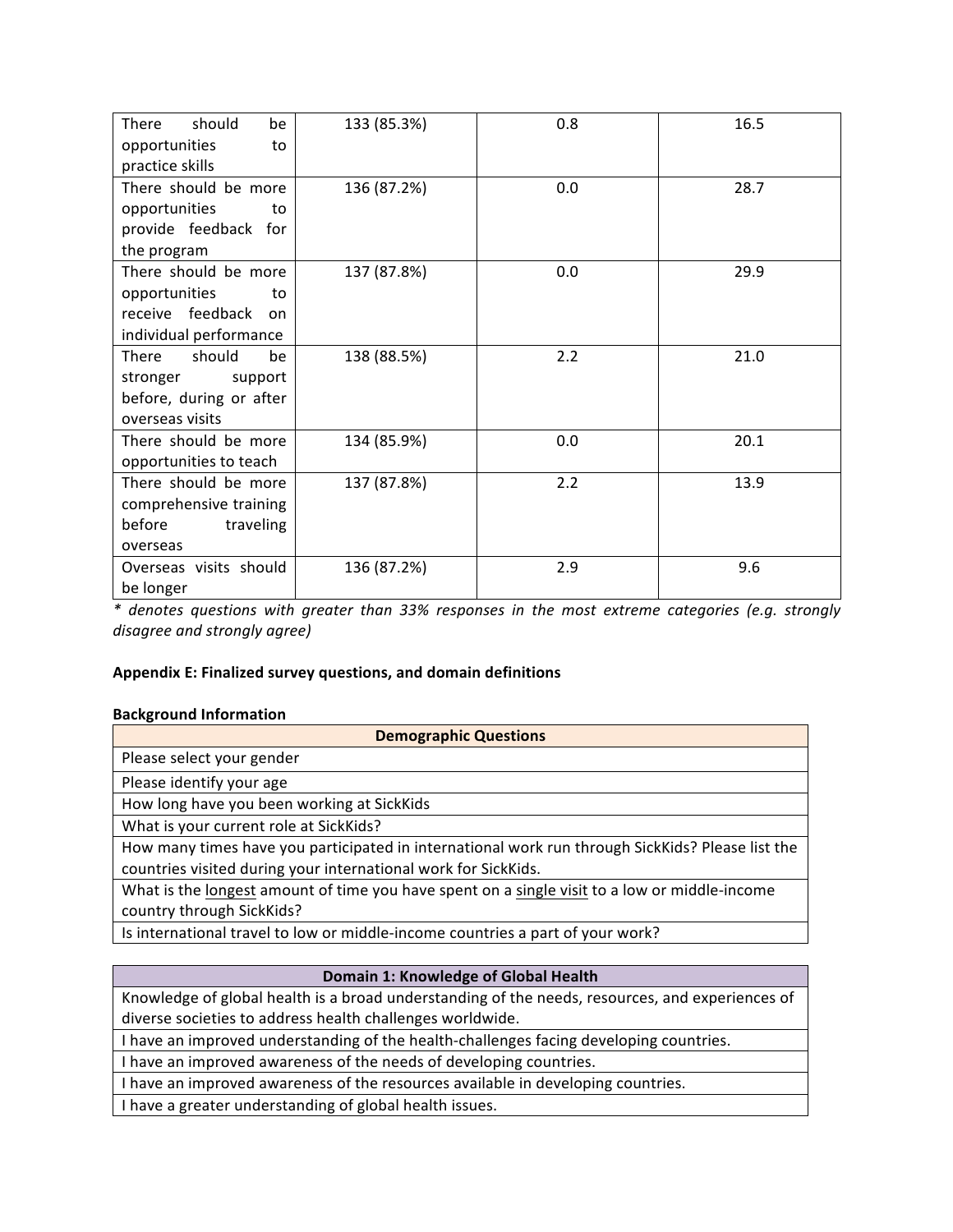I have an improved understanding of the complexity of research conducted in developing countries. 

#### **Domain 2: Cultural Awareness and Promotion**

Cultural awareness and promotion represent the ability to demonstrate cultural awareness and knowledge of diverse settings, and to respect and work constructively with people from all backgrounds and orientations.

I am more aware of my own behaviours and attitudes towards culture.

I stress the importance of cultural competence among my colleagues.

I look for ways to make my work environment more multicultural.

#### **Domain 3: Teamwork and Collaboration**

Teamwork and collaboration is the ability to develop effective relationships with colleagues and team members, and to lead and motivate others to achieve objectives and overcome challenges.

I am better at keeping my team informed of any relevant issues.

I am better at managing my team.

I am more likely to look for ways to motivate my team

I am more likely to encourage my team to be innovative.

I am better at working as part of a team.

I offer help to my colleagues more often.

#### **Domain 4: Personal Capacity Development**

Personal capacity development is a process of enhancing self-awareness, self-reflection and confidence to empower individuals and enable personal growth. This domain includes personal growth, relationships, desires and attitudes.

I made new friendships.

My desire to pursue further education has increased.

I made changes in my personal life.

I experienced personal growth.

I changed my attitude towards my self

I fulfilled my desire to travel.

My cultural competence has improved.

I am more sensitive to other cultures.

## **Domain 5: Professional Capacity Development**

The development or strengthening of knowledge, skills and resources to advance individuals' expertise, aspirations and careers. The professional capacity development domain evaluates changes in skills, self-awareness and management, and ethical reasoning.

| Part A – Soft Skills | Soft skills are     | communicate more effectively.         |
|----------------------|---------------------|---------------------------------------|
|                      | interpersonal       |                                       |
|                      | qualities, personal |                                       |
|                      | attributes,         |                                       |
|                      | attitudes and       | am better at controlling my emotions. |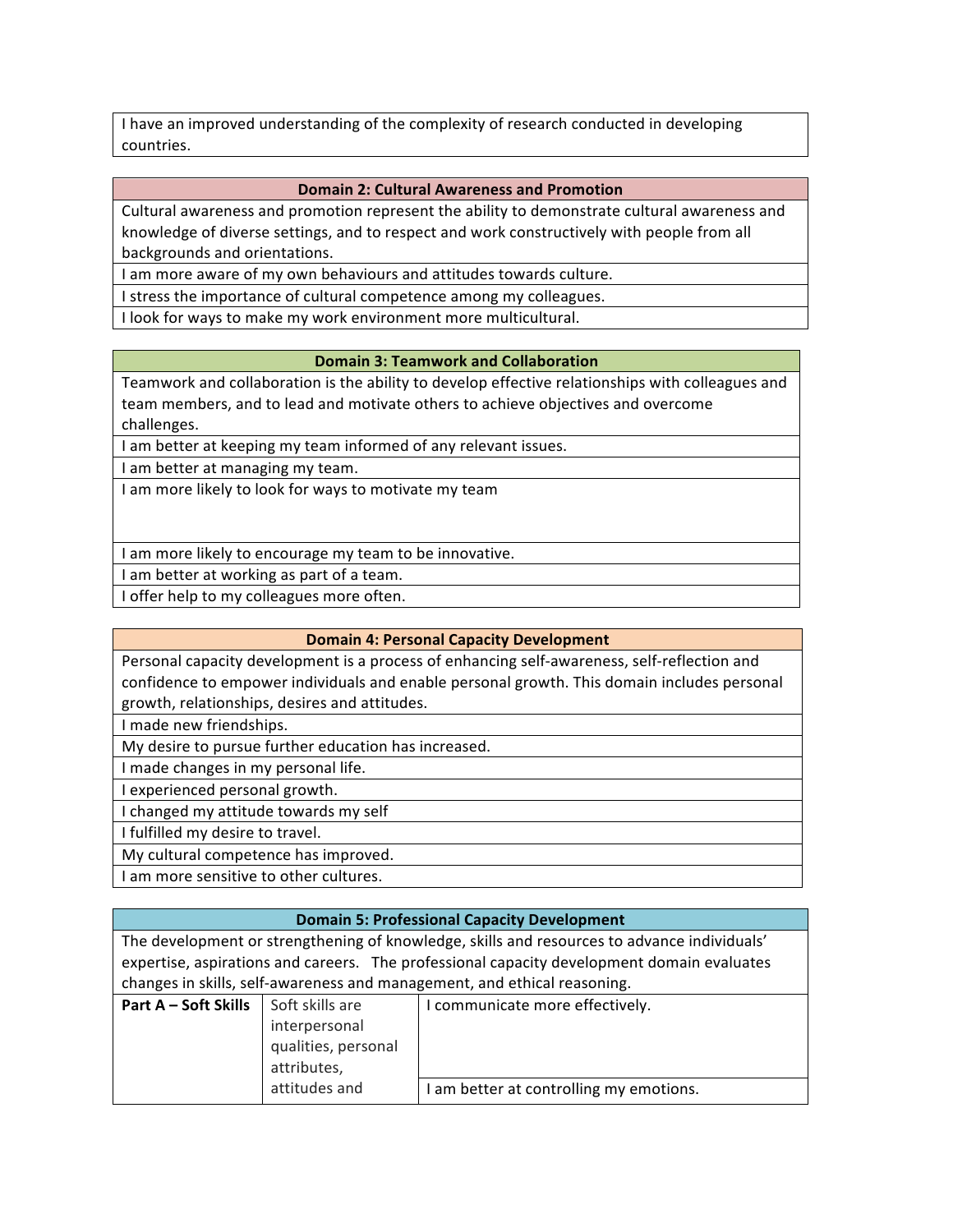|                            | behaviours (Robles,                | I have improved interpersonal skills.                   |
|----------------------------|------------------------------------|---------------------------------------------------------|
|                            | $2012$ ).                          | I am better at problem solving.                         |
|                            |                                    | I am more organized.                                    |
|                            |                                    | I share my opinion more often.                          |
|                            |                                    | I am more receptive to constructive criticism           |
|                            |                                    |                                                         |
|                            |                                    |                                                         |
|                            |                                    | I take on new challenges more often.                    |
| Part B - Hard              | <b>Hard skills</b>                 | I am a better clinician.                                |
| <b>Skills (Job-related</b> | represent technical                | I am a better researcher.                               |
| skills)                    | capacities, or skills,             | I am a better teacher.                                  |
|                            | within a specific                  | I have better basic skills.                             |
|                            | vocation or field of               | I am more willing to write research proposals           |
|                            | expertise (Robles,                 | pertaining to developing countries.                     |
|                            | $2012$ ).                          | I am better at developing a curriculum.                 |
|                            | I am better at assessing patients. |                                                         |
|                            |                                    | I am better at caring for patients.                     |
| Part C - Self-             | Self-awareness and                 | I work more productively while under pressure.          |
| awareness and              | management is the                  |                                                         |
| management                 | ability to adapt to                |                                                         |
|                            | new and diverse                    | I adapt more readily to changing priorities and         |
|                            | pressures, use                     | demands.                                                |
|                            | challenges and                     |                                                         |
|                            | criticism as a                     |                                                         |
|                            | catalyst for                       | I am more likely to take responsibility for my actions. |
|                            | improvement, and                   |                                                         |
|                            | take responsibility                |                                                         |
|                            | for tasks (WHO<br>Model).          | I am more comfortable adjusting to new situations.      |
|                            |                                    |                                                         |
|                            |                                    |                                                         |
|                            |                                    |                                                         |
|                            |                                    | I am more successful at seeing tasks through to         |
|                            |                                    | completion.                                             |
|                            |                                    |                                                         |
|                            |                                    | I was exposed to new ideas.                             |
|                            |                                    |                                                         |
|                            |                                    |                                                         |
|                            |                                    |                                                         |
|                            |                                    | I am more receptive to new ideas.                       |
|                            |                                    | I am more likely to apply new methods and               |
|                            |                                    | technologies to improve work processes.                 |
| <b>Part D - Ethical</b>    | Ethical reasoning is               | I am better at navigating the ethical implications of   |
| <b>Reasoning</b>           | the capacity to                    | research.                                               |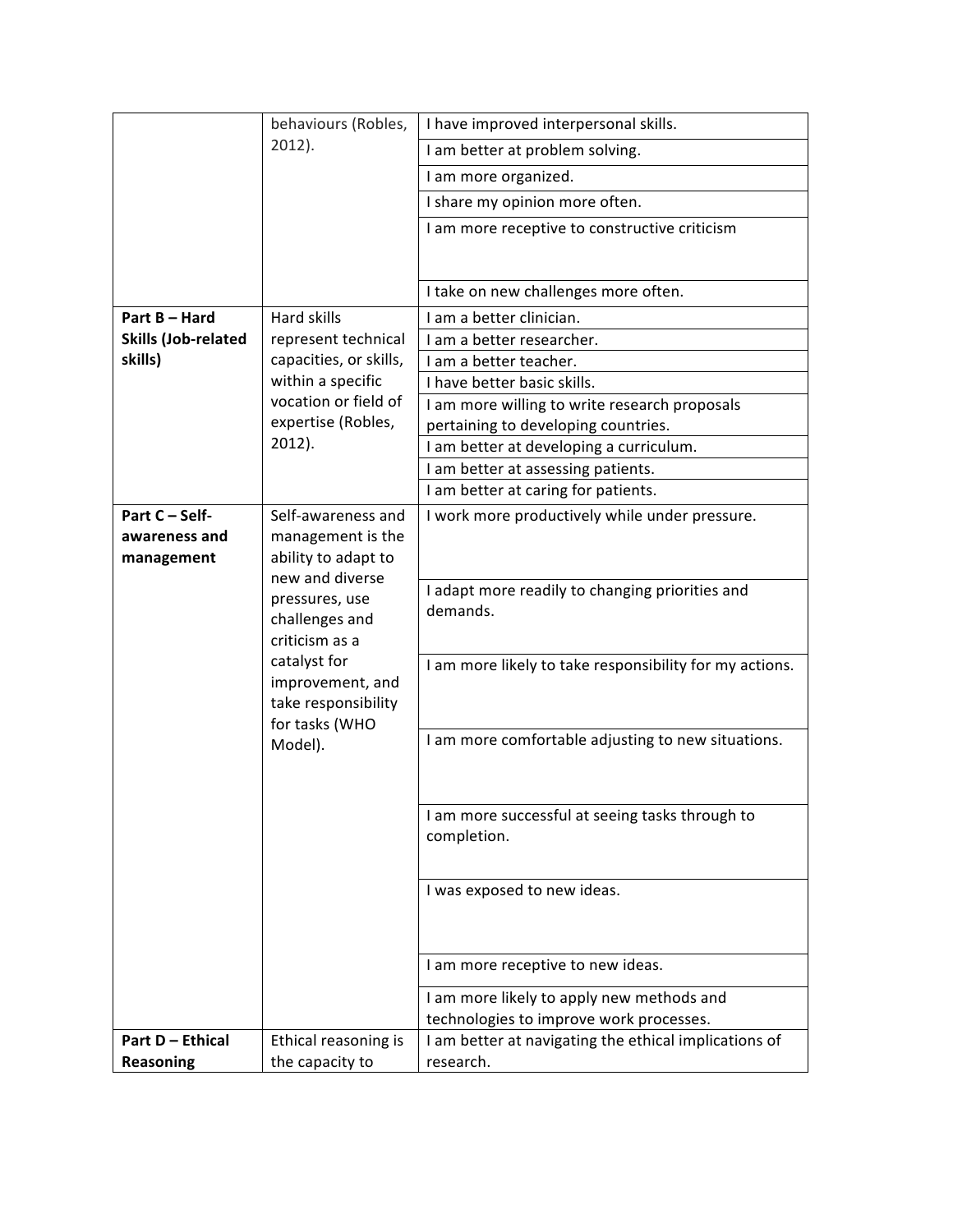| identify and<br>respond with                                                                                      | am more transparent in dealing with others.                                       |
|-------------------------------------------------------------------------------------------------------------------|-----------------------------------------------------------------------------------|
| integrity to ethical<br>issues in diverse<br>economic, political<br>and cultural<br>contexts (Ablah,<br>$2014$ ). | am more aware of the ethical complications of<br>conducting research on patients. |

## **Domain 6: Patient Centred-Care**

The provision of health services that places patients at the centre of care through prioritizing their needs, expectations and preferences.

I am more aware of how the social determinants of health influence patients.

I take more time to understand the needs of my patients and their families.

I am less likely to get frustrated with my patients or their families.

My patients are more likely to feel that I care about them.

## **Domain 7: Strategic Analysis and Decision-Making**

Strategic analysis and decision-making is the ability to analyze complex and interrelated factors that shape health, in order to develop and manage goals and priorities.

I am better at thinking critically.

I am more likely to stand by my decisions.

I am better at providing my team with a clear direction and objectives.

I am better at identifying priorities and defining realistic objectives.

I am better equipped to anticipate new trends and identify long-term goals.

## **Domain 8: Opportunities for Improvement**

Opportunities for organizational-level improvement involves the broad sharing of knowledge, skills and resources to enhance global health programs to address current and global health needs (Ablah, 2014). This domain includes opportunities for preparation for global health fieldwork, partnership, support and resources in order to maximize global health programs.

There should be stronger support before, during or after overseas visits.

There should be more comprehensive training before travelling overseas.

Overseas visits should be longer.

There should be more collaboration between partners.

There should be more opportunities to practice skills.

There should be more opportunities to provide feedback for the program

There should be more opportunities to receive feedback on individual performance.

There should be more opportunities to teach.

There should be more contact with patients.

There should be more contact with students.

## **Additional 'Value' Questions**

## **Additional 'Value' Related Questions**

Do you think that your work overseas is valued by your colleagues

Do you think that your work overseas is valued by senior administrators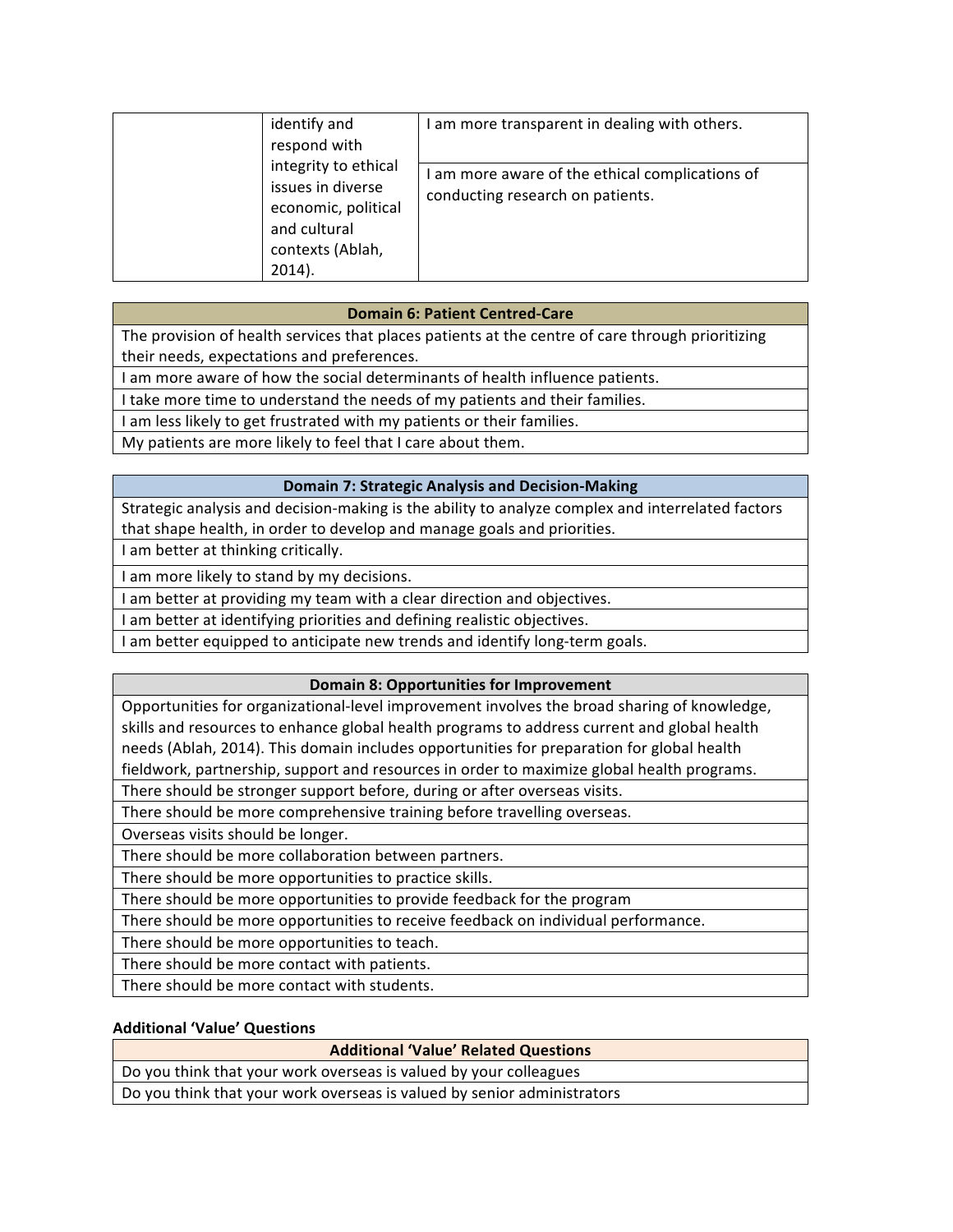Do you think that your work overseas is valued by the hospital foundation Are you more likely to continue working at SickKids due to availability of international experiences Do you think that your international experience has had a positive impact on the SickKids brand

Appendix F1: Scree plot for seven factor solution



## Appendix F2: Summary of rotated factors (7 factors extracted)

| <b>Overall Factor Analysis for Reciprocal Value of Global Health Survey</b> |                    |                 |                 |                 |                 |                 |                  |
|-----------------------------------------------------------------------------|--------------------|-----------------|-----------------|-----------------|-----------------|-----------------|------------------|
| <b>KMO Measure of Sampling</b>                                              |                    |                 |                 |                 |                 |                 |                  |
| <b>Adequacy</b>                                                             |                    |                 |                 | 0.868           |                 |                 |                  |
| <b>Bartlett's Test of Sphericity</b>                                        |                    |                 |                 | $p=1.000$       |                 |                 |                  |
| <b>Cumulative% of variance</b>                                              |                    |                 |                 |                 |                 |                 |                  |
| explained                                                                   |                    |                 |                 | 53.157          |                 |                 |                  |
|                                                                             | <b>Factor</b><br>1 | <b>Factor 2</b> | <b>Factor 3</b> | <b>Factor 4</b> | <b>Factor 5</b> | <b>Factor 6</b> | <b>Factor 7</b>  |
| Cumulative % of variance<br>explained                                       | 29.697             | 35.342          | 39.969          | 44.464          | 47.583          | 51.182          | 53.157           |
|                                                                             |                    |                 | <b>Items</b>    |                 |                 |                 |                  |
| am better at caring for<br>patients                                         | .751               |                 |                 |                 |                 |                 | <del>.383</del>  |
| I am better at assessing<br>patients                                        | .733               |                 |                 |                 |                 |                 | <del>.308.</del> |
| I am a better clinician                                                     | .698               |                 |                 |                 |                 |                 |                  |
| I am better at thinking<br>critically                                       | .687               | <del>.330</del> |                 |                 |                 |                 |                  |
| I am better at problem<br>solving                                           | .671               | <del>.329</del> |                 |                 |                 |                 |                  |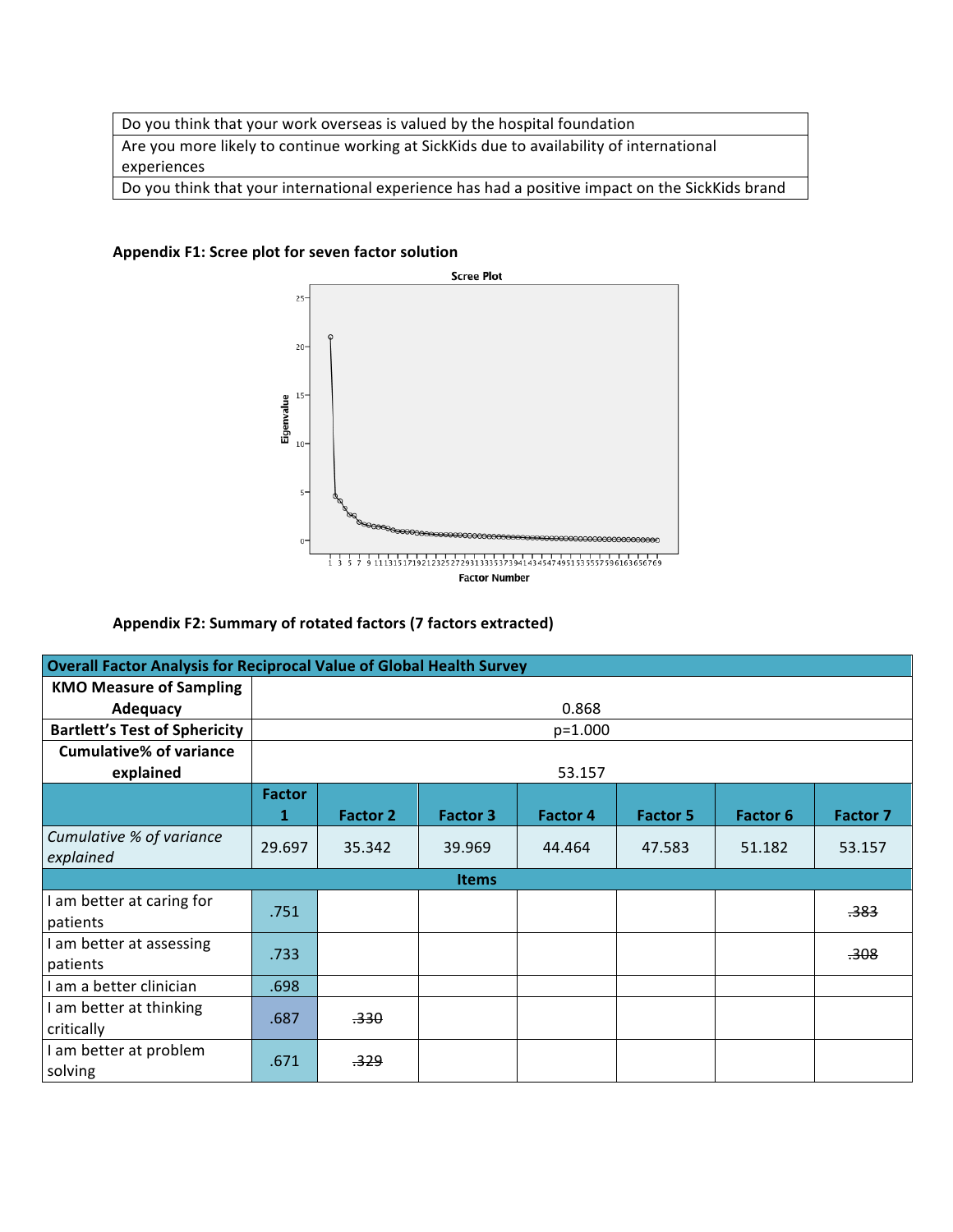| I have better basic skills<br>(reading, writing, etc) | .668 | .424 |      |  |      |                 |
|-------------------------------------------------------|------|------|------|--|------|-----------------|
| I am better at controlling my<br>emotions             | .650 | .385 |      |  |      |                 |
| I am a better teacher                                 | .639 |      |      |  |      |                 |
| I have improved                                       |      |      |      |  |      |                 |
| interpersonal skills                                  | .610 |      | .314 |  |      |                 |
| I am better at working as                             |      |      |      |  |      |                 |
| part of a team                                        | .604 | .336 | .301 |  |      |                 |
| I am more organized                                   | .585 | .363 |      |  |      |                 |
| I am more aware of my own                             |      |      |      |  |      |                 |
| behaviours and attitudes                              | .500 |      | .334 |  |      | <del>.393</del> |
| towards culture                                       |      |      |      |  |      |                 |
| I am a better researcher                              | .485 |      |      |  |      |                 |
| I am better at developing a                           |      |      |      |  |      |                 |
| curriculum                                            | .466 |      |      |  |      |                 |
| I am more aware of the                                |      |      |      |  |      |                 |
| ethical complications of                              |      |      |      |  |      |                 |
| conducting research on                                | .414 |      |      |  | .317 | .384            |
| patients                                              |      |      |      |  |      |                 |
| I am more likely to take                              |      |      |      |  |      |                 |
| responsibility for my                                 |      | .857 |      |  |      |                 |
| actions.                                              |      |      |      |  |      |                 |
| I offer help to my colleagues                         |      |      |      |  |      |                 |
| more often                                            |      | .773 |      |  |      |                 |
| I work more productively                              |      |      |      |  |      |                 |
| while under pressure                                  |      | .697 |      |  |      |                 |
| I take on new challenges                              |      |      |      |  |      |                 |
| more often                                            |      | .626 |      |  |      |                 |
| I adapt more readily to                               |      |      |      |  |      |                 |
| changing priorities and                               |      | .625 |      |  |      |                 |
| demands.                                              |      |      |      |  |      |                 |
| I am more receptive to                                |      |      |      |  |      |                 |
| constructive criticism                                |      | .611 |      |  |      |                 |
| I am better at navigating the                         |      |      |      |  |      |                 |
| ethical implications of                               |      | .580 |      |  |      |                 |
| research.                                             |      |      |      |  |      |                 |
| I am more comfortable                                 |      |      |      |  |      |                 |
| adjusting to new situations.                          |      | .563 |      |  |      |                 |
| I am more transparent in                              |      |      |      |  |      |                 |
| dealing with others                                   |      | .548 | .510 |  |      |                 |
| I communicate more                                    |      |      |      |  |      |                 |
| effectively                                           |      | .515 |      |  |      |                 |
| I encourage colleagues to                             |      |      |      |  |      |                 |
| share their views more                                |      | .498 |      |  |      |                 |
| often                                                 |      |      |      |  |      |                 |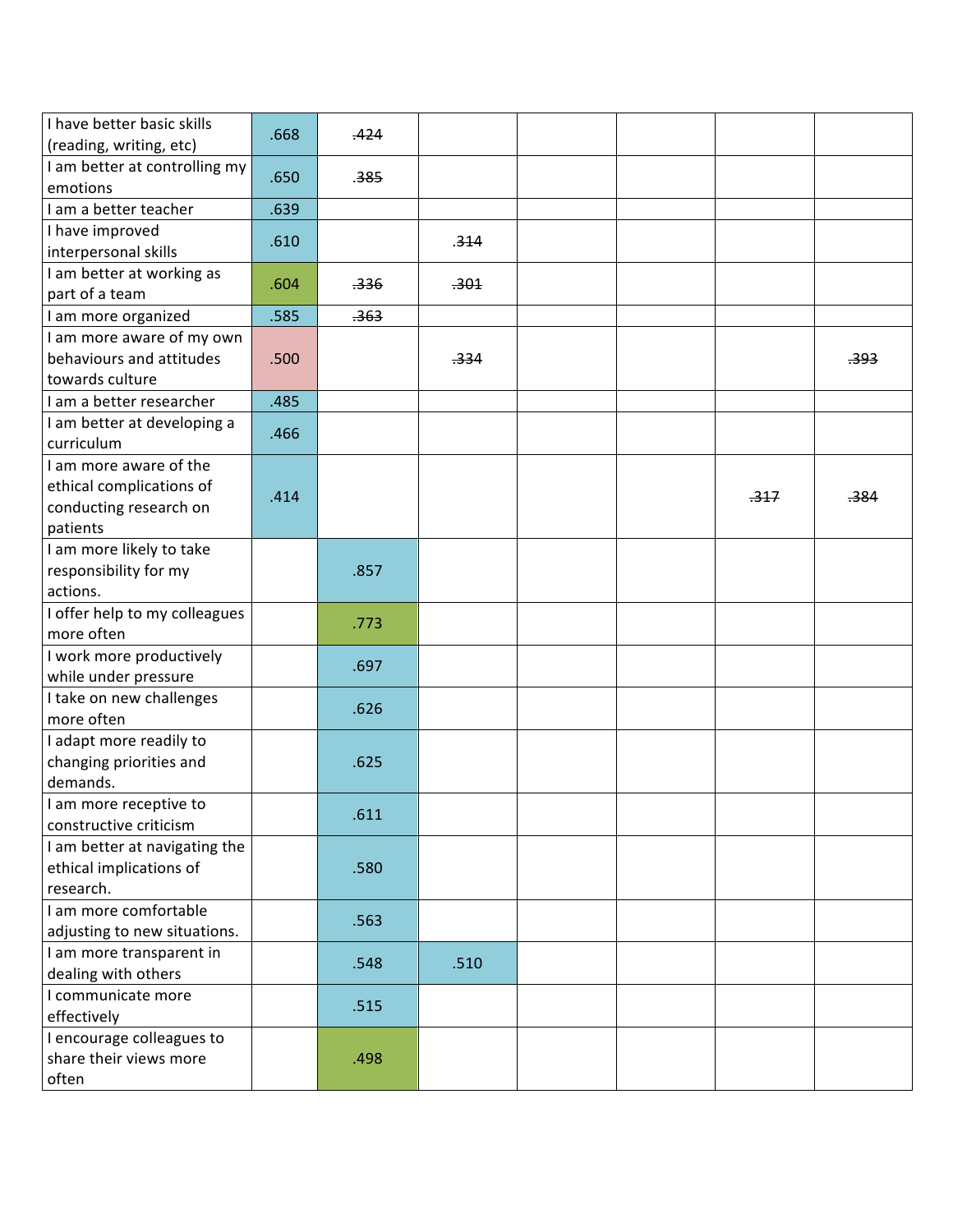| I am more receptive to new<br>ideas                                                       |      | .438 |      |      |      |      |
|-------------------------------------------------------------------------------------------|------|------|------|------|------|------|
| I share my opinion more<br>often                                                          |      | .432 |      |      |      |      |
| I am better at identifying<br>priorities and defining<br>realistic objectives             |      |      | .793 |      |      |      |
| I am better at providing my<br>team with a clear direction<br>and objectives              |      |      | .740 |      |      |      |
| I am more likely to<br>encourage my team to be<br>innovative                              |      |      | .725 |      |      |      |
| I am more likely to look for<br>ways to motivate my team                                  |      |      | .678 |      |      |      |
| I am better at managing my<br>team                                                        |      |      | .643 |      |      |      |
| I am more likely to stand by<br>my decisions                                              |      | .388 | .588 |      |      |      |
| I am better equipped to<br>anticipate new trends and<br>identify long-term goals          |      | .308 | .558 |      |      |      |
| I am better at keeping my<br>team informed of any<br>relevant issues                      | .336 |      | .558 |      |      |      |
| I am more successful at<br>seeing tasks through to<br>completion                          |      | .385 | .514 |      |      |      |
| I am more likely to apply<br>new methods and<br>technologies to improve<br>work processes |      | .357 | .486 |      |      | .344 |
| I experienced personal<br>growth                                                          |      |      |      | .770 |      |      |
| I was exposed to new ideas                                                                |      |      |      | .721 |      |      |
| I changed my attitude<br>towards my self                                                  |      |      |      | .702 |      |      |
| I made new friendships                                                                    |      |      |      | .680 |      |      |
| My desire to pursue further<br>education has increased                                    |      |      |      | .630 |      |      |
| I made changes in my<br>personal life                                                     |      |      |      | .575 |      |      |
| I fulfilled my desire to travel                                                           |      |      |      | .568 |      |      |
| There should be more                                                                      |      |      |      |      |      |      |
| collaboration between                                                                     |      |      |      |      | .686 |      |
| partners                                                                                  |      |      |      |      |      |      |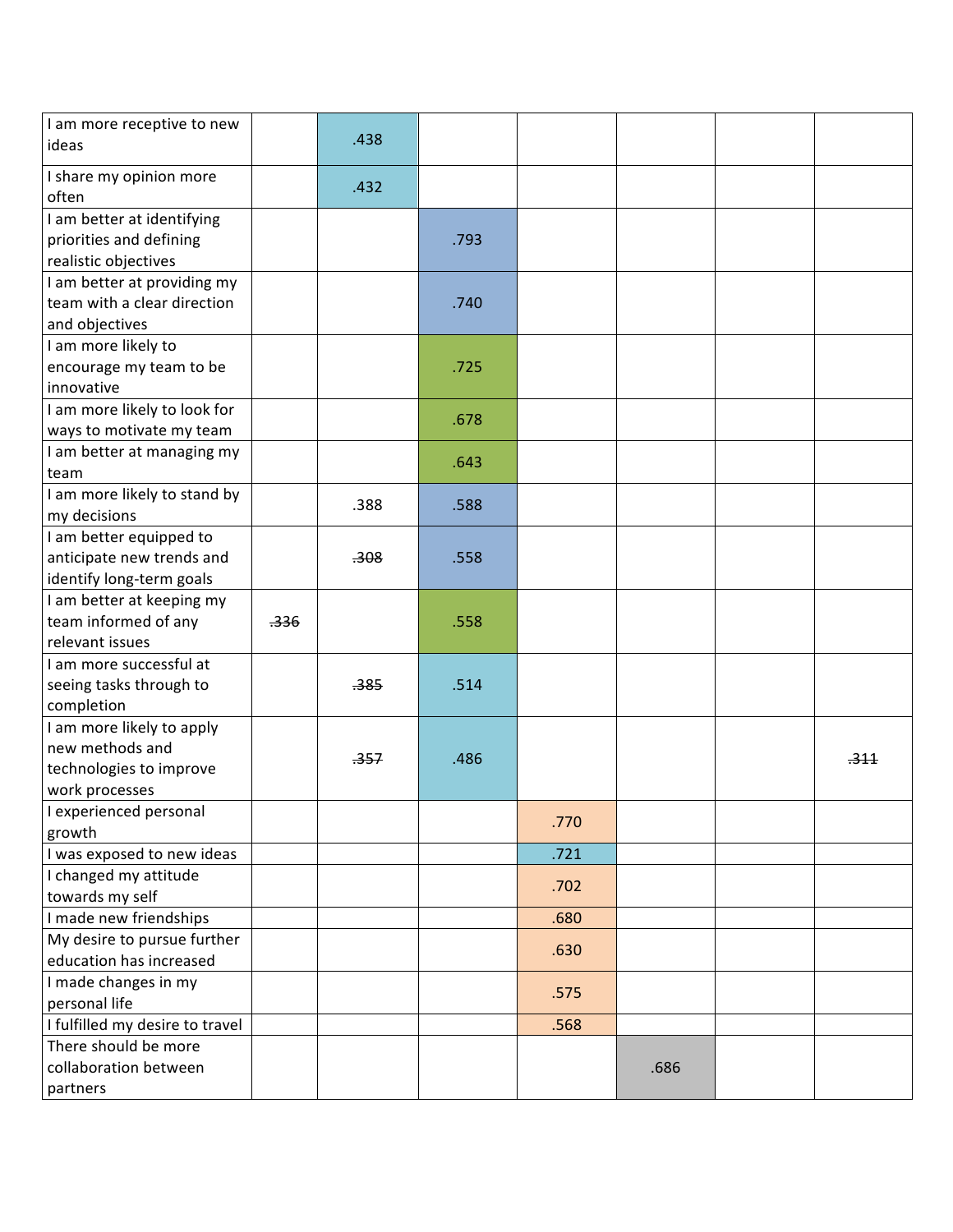| There should be more<br>opportunities to provide |      |  |           | .647 |      |  |
|--------------------------------------------------|------|--|-----------|------|------|--|
| feedback for the program                         |      |  |           |      |      |  |
| There should be more                             |      |  |           |      |      |  |
| opportunities to teach                           |      |  |           | .646 |      |  |
| There should be more                             |      |  |           |      |      |  |
| opportunities to receive                         |      |  |           |      |      |  |
| feedback on individual                           |      |  |           | .624 |      |  |
| performance                                      |      |  |           |      |      |  |
| There should be                                  |      |  |           |      |      |  |
| opportunities to practice                        |      |  |           | .623 |      |  |
| skills                                           |      |  |           |      |      |  |
| There should be stronger                         |      |  |           |      |      |  |
| support before, during or                        |      |  |           | .567 |      |  |
| after overseas visits                            |      |  |           |      |      |  |
| There should be more                             |      |  |           | .555 |      |  |
| contact with students                            |      |  |           |      |      |  |
| There should be more                             |      |  |           | .547 |      |  |
| contact with patients                            |      |  |           |      |      |  |
| There should be more                             |      |  |           |      |      |  |
| comprehensive training                           |      |  |           | .504 |      |  |
| before travelling overseas                       |      |  |           |      |      |  |
| Overseas visits should be                        |      |  |           | .436 |      |  |
| longer                                           |      |  |           |      |      |  |
| I have an improved                               |      |  |           |      |      |  |
| awareness of the needs of                        |      |  |           |      | .873 |  |
| developing countries                             |      |  |           |      |      |  |
| I have an improved                               |      |  |           |      |      |  |
| understanding of the health                      |      |  |           |      | .805 |  |
| challenges facing developing                     |      |  |           |      |      |  |
| countries                                        |      |  |           |      |      |  |
| I have an improved                               |      |  |           |      |      |  |
| awareness of the resources                       |      |  |           |      | .785 |  |
| available in developing                          |      |  |           |      |      |  |
| countries                                        |      |  |           |      |      |  |
| I have a greater                                 |      |  |           |      |      |  |
| understanding of global                          |      |  |           |      | .637 |  |
| health issues                                    |      |  |           |      |      |  |
| I have an improved                               |      |  |           |      |      |  |
| understanding of the                             |      |  |           |      |      |  |
| complexity of research                           |      |  |           |      | .471 |  |
| conducted in developing                          |      |  |           |      |      |  |
| countries                                        |      |  |           |      |      |  |
| My cultural competence has                       |      |  | $.371***$ |      | .430 |  |
| improved<br>I am more sensitive to other         |      |  |           |      |      |  |
|                                                  | .328 |  | $.356***$ |      | .381 |  |
| cultures                                         |      |  |           |      |      |  |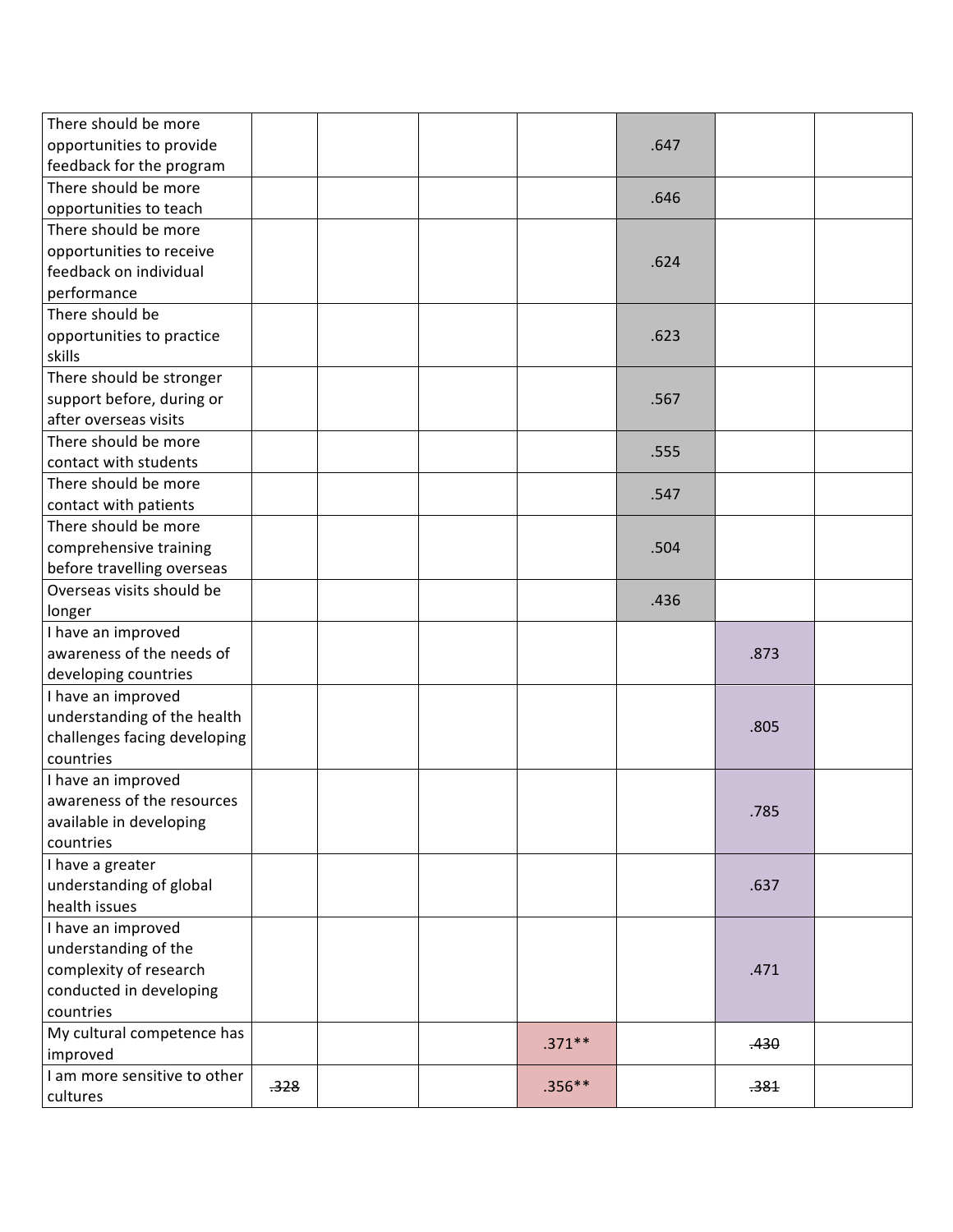| My patients are more likely | .457            |                 |  |  |            |
|-----------------------------|-----------------|-----------------|--|--|------------|
| to feel that I care about   |                 | <del>.304</del> |  |  | .587**     |
| them                        |                 |                 |  |  |            |
| I take more time to         |                 |                 |  |  |            |
| understand the needs of my  | <del>.375</del> |                 |  |  | .535       |
| patients and their families |                 |                 |  |  |            |
| I am less likely to get     |                 |                 |  |  |            |
| frustrated with my patients | .486            |                 |  |  | $.529**$   |
| or their families           |                 |                 |  |  |            |
| I am more aware of how the  |                 |                 |  |  |            |
| social determinants of      | <del>.371</del> |                 |  |  | .386       |
| health influence patients   |                 |                 |  |  |            |
| I look for ways to make my  |                 |                 |  |  | $.376*$    |
| work environment more       |                 |                 |  |  | Note: does |
| multicultural               |                 |                 |  |  | not really |
|                             |                 |                 |  |  | load       |

## *Colour Legend*

| Domain $1 -$                          | Domain 5 - Cultural                | Domain $3 -$                                 | Domain 4 - Personal |
|---------------------------------------|------------------------------------|----------------------------------------------|---------------------|
| Knowledge of Global                   | awareness &                        | Teamwork &                                   | benefit             |
| Health                                | promotion                          | Collaboration                                |                     |
| Domain $5 -$<br>Professional capacity | Domain 6 - Patient<br>centred care | Domain 7 - Strategic<br>analysis & decision- | Domain 8            |
|                                       |                                    | making                                       |                     |

# Appendix G: Scree Plot for Factor Analysis Phase One



**Appendix H1: Professional Capacity Factor Analysis** 

| <b>Factor Analysis - Development of Professional Capacity</b> |       |  |  |  |  |
|---------------------------------------------------------------|-------|--|--|--|--|
| <b>KMO Measure of Sampling Adequacy</b>                       | 0.910 |  |  |  |  |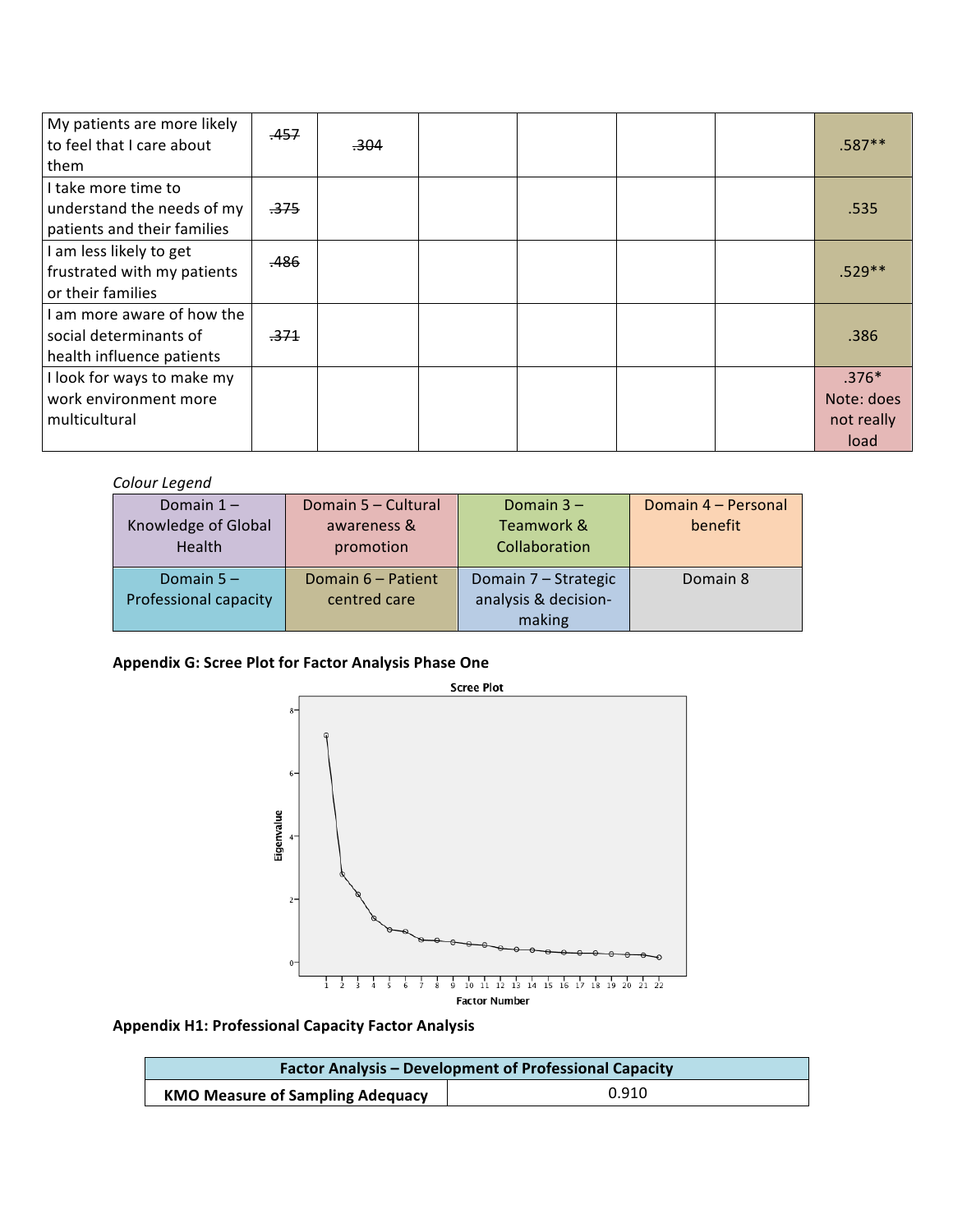| <b>Bartlett's Test of Sphericity</b>                                                            | p<0.000         |                 |                 |                 |  |  |  |
|-------------------------------------------------------------------------------------------------|-----------------|-----------------|-----------------|-----------------|--|--|--|
| <b>Cumulative% of variance explained</b>                                                        | 53.777%         |                 |                 |                 |  |  |  |
| <b>Items</b>                                                                                    | <b>Factor 1</b> | <b>Factor 2</b> | <b>Factor 3</b> | <b>Factor 4</b> |  |  |  |
| Cumulative & of variance explained                                                              | 36.975%         | 46.064%         | 50.376%         | 53.775%         |  |  |  |
| I am more likely to take responsibility for                                                     | .783            |                 |                 |                 |  |  |  |
| my actions.                                                                                     |                 |                 |                 |                 |  |  |  |
| I take on new challenges more often                                                             | .722            |                 |                 |                 |  |  |  |
| I work more productively while under<br>pressure                                                | .719            |                 |                 |                 |  |  |  |
| I am more transparent in dealing with<br>others                                                 | .683            |                 |                 |                 |  |  |  |
| I adapt more readily to changing priorities<br>and demands.                                     | .683            |                 |                 |                 |  |  |  |
| I am more receptive to constructive<br>criticism                                                | .678            |                 |                 |                 |  |  |  |
| I am more comfortable adjusting to new<br>situations.                                           | .615            |                 |                 |                 |  |  |  |
| I communicate more effectively                                                                  | .603            | .302            |                 |                 |  |  |  |
| I am more successful at seeing tasks<br>through to completion                                   | .578            |                 |                 |                 |  |  |  |
| I share my opinion more often                                                                   | .492            |                 |                 |                 |  |  |  |
| I am more likely to apply new methods<br>technologies to<br>improve<br>work<br>and<br>processes | .484            |                 |                 |                 |  |  |  |
| I am more receptive to new ideas                                                                | .462            |                 | <del>.305</del> |                 |  |  |  |
| I am a better teacher                                                                           |                 | .718            |                 |                 |  |  |  |
| I have improved interpersonal skills                                                            |                 | .656            |                 |                 |  |  |  |
| I am better at problem solving                                                                  | <del>.393</del> | .625            | .336            |                 |  |  |  |
| I am more organized                                                                             | <del>.381</del> | .612            |                 |                 |  |  |  |
| I am better at developing a curriculum                                                          |                 | .588            |                 |                 |  |  |  |
| I am better at controlling my emotions                                                          | <del>.392</del> | .496            | .419            |                 |  |  |  |
| I am a better researcher                                                                        |                 | .446            |                 | .403            |  |  |  |
| I am better at caring for patients                                                              |                 | <del>.328</del> | .849            |                 |  |  |  |
| I am better at assessing patients                                                               |                 | .343            | .781            |                 |  |  |  |
| I am a better clinician                                                                         |                 | .521            | .540            |                 |  |  |  |
| I have better basic skills (reading, writing,<br>etc)                                           | <del>.355</del> | <del>.413</del> | .536            |                 |  |  |  |
| I am better at navigating the ethical<br>implications of research.                              | .481            |                 |                 | .689            |  |  |  |